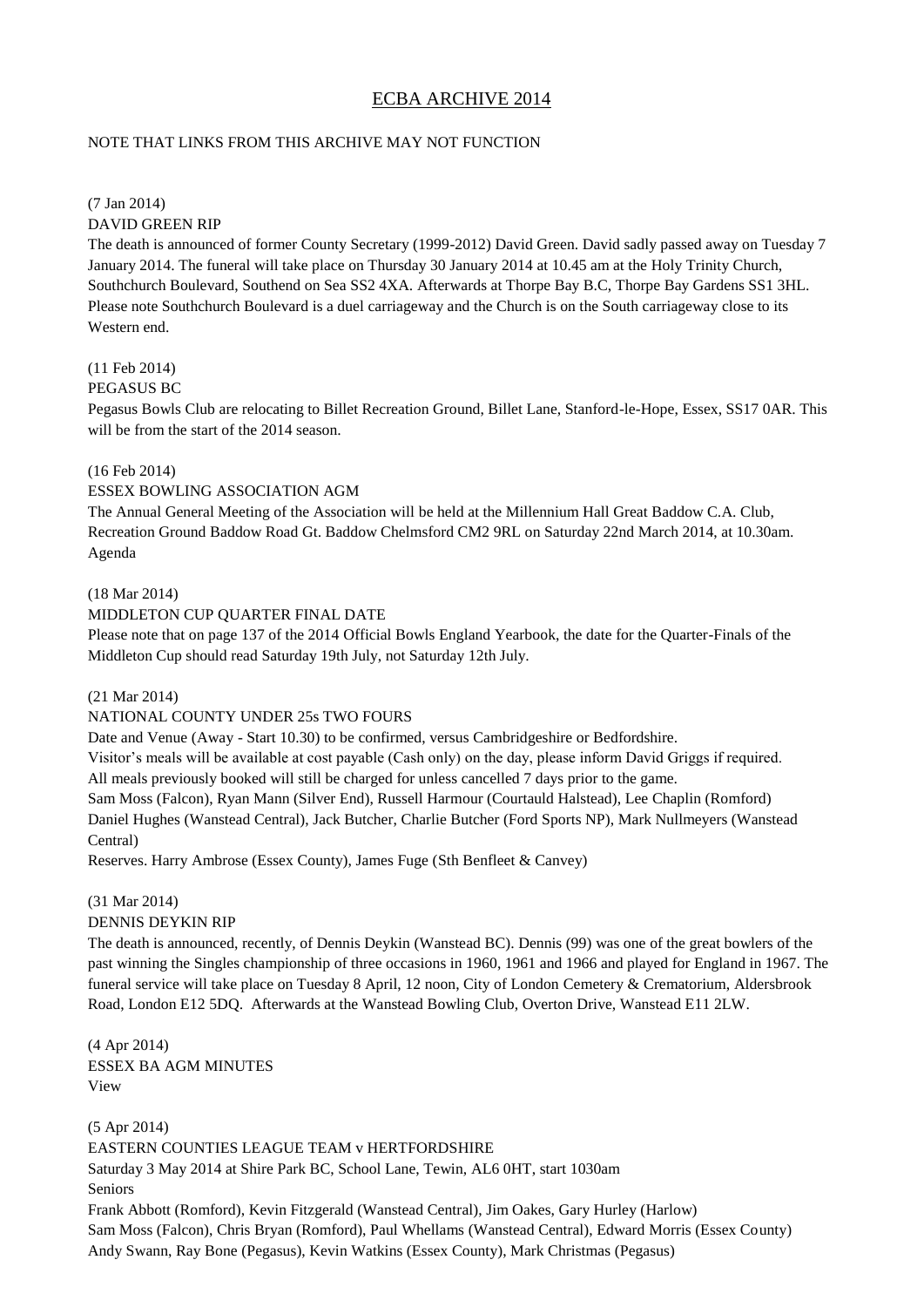Under 30's

James Fuge (Sth. Benfleet & Canvey), Daniel Hughes (Wanstead Central), Andrew Griggs (Romford), Martyn Ball (Tye Green)

Mitchell Young, Greg Luxford, (Springhouse), Ryan Mann (Silver End), Danny Curl (Glouc. Pk & Murrayfield) Executive

Alan Knight (Past President), Tom Matthews (SD President), Alex Wightman (Secretary), Keith Riley (Past President)

## (5 Apr 2014)

PRACTICE MATCH v NORFOLK

Sunday 4 May at Norfolk BC, 444a Unthank Road, Norwich NR4 7QH, start 10.30am.

Chris Coombes (Romford), John Stewart (Essex County), Simeon Madgewick (Ilford Club), John Tully (Romford) Mark Banning (Silverthorn), Ryan Mann (Silver End), Bill Nelson (Ford Sports (NP)), Mark Wilson (Ilford Club) Peter Ayling (Thorpe-Le-Soken), Gary Raby (Ford Sports (NP)), Steve Pickford (Romford), Karl Lodge ( Silver End) Steve Mahoney (Gt. Baddow), Russell Harmour (Courtauld Halstead), Jim Oakes, Gary Hurley (Harlow) Mitch Brenner, Andy Coultrup, Kevin Fitzgerald (Wanstead Central), Steve Gunnell (Essex County) Andy Swann, Ray Bone (Pegasus), Kevin Watkins (Essex County), Mark Christmas (Pegasus)

(5 Apr 2014)

EASTERN COUNTIES LEAGUE TEAM v CAMBRIDGESHIRE

Saturday 10 May 2014 at Fordham BC, Carter Street, Fordham, CB7 5NG. Start 10.30am Seniors

Mitch Brenner (Wanstead Central), Bill Nelson (Ford Sports (NP)), Mark Wilson (Ilford Club), Richard Haley (Loughton)

Mike Newman (Great Baddow), Gary Raby (Ford Sports (NP)), Karl Lodge (Silver End), Andy Squire (Maldon) Mark Banning (Silverthorn), Chris Bryan (Romford), Paul Whellams, Mark Nullmeyers (Wanstead Central) Under 30's

Sam Roberts (Colchester West End), Josh Heffernan (Braintree), Charlie Butcher (Ford Sports (NP)), Ryan Mann (Silver End)

Jack Butcher (Ford Sports (NP), Jake Roberts, Daniel Rodger (Colchester West End), Tom Graham (Clacton) Executive

Tony Ellis (Past President), Dave Griggs (U25 Manager), Pat Finney (Asst. Secretary), John Tully (Comp Sec.)

(5 Apr 2014)

## EASTERN COUNTIES LEAGUE TEAM v BEDFORDSHIRE

Saturday 17 May 2014 at Wanstead BC, 10.30am.

Seniors

Frank Abbott (Romford), Simeon Madgewick (Ilford Club), Richard Haley (Loughton), Steve Mitchinson (Romford) John Stewart (Essex County), Kevin Fitzgerald, Paul Whellams (Wanstead Central), Andrew Squire (Maldon)

Sam Moss (Falcon), Mitch Brenner, Andy Coultrup, Mark Nullmeyers (Wanstead Central) Under 30's

Daniel Hughes (Wanstead Central), Harry Ambrose (Essex County), Andrew Griggs (Romford), Martyn Ball (Tye Green) .

Peter Cooper (Old Dagenham), James Fuge (Sth Benfleet & Canvey), Chris Watson (Essex County), Russell Harmour (Courtauld

Halstead)

Executive

Trevor Hackett (President), Gordon Barrett (IPP), Dave Griggs (U25 Manager), John Tully (Comp Sec)

#### (6 Apr 2014)

BENEVOLENT CUP SINGLES RESULTS

The Results Secretary for the Benevolent Cup Singles, David Griggs, would appreciate results sent to him by Email. His contact details can be seen on Page 3 of the County Handbook under item Team Manager - Development Manager

(8 Apr 2014) UNBADGED SINGLES RESULTS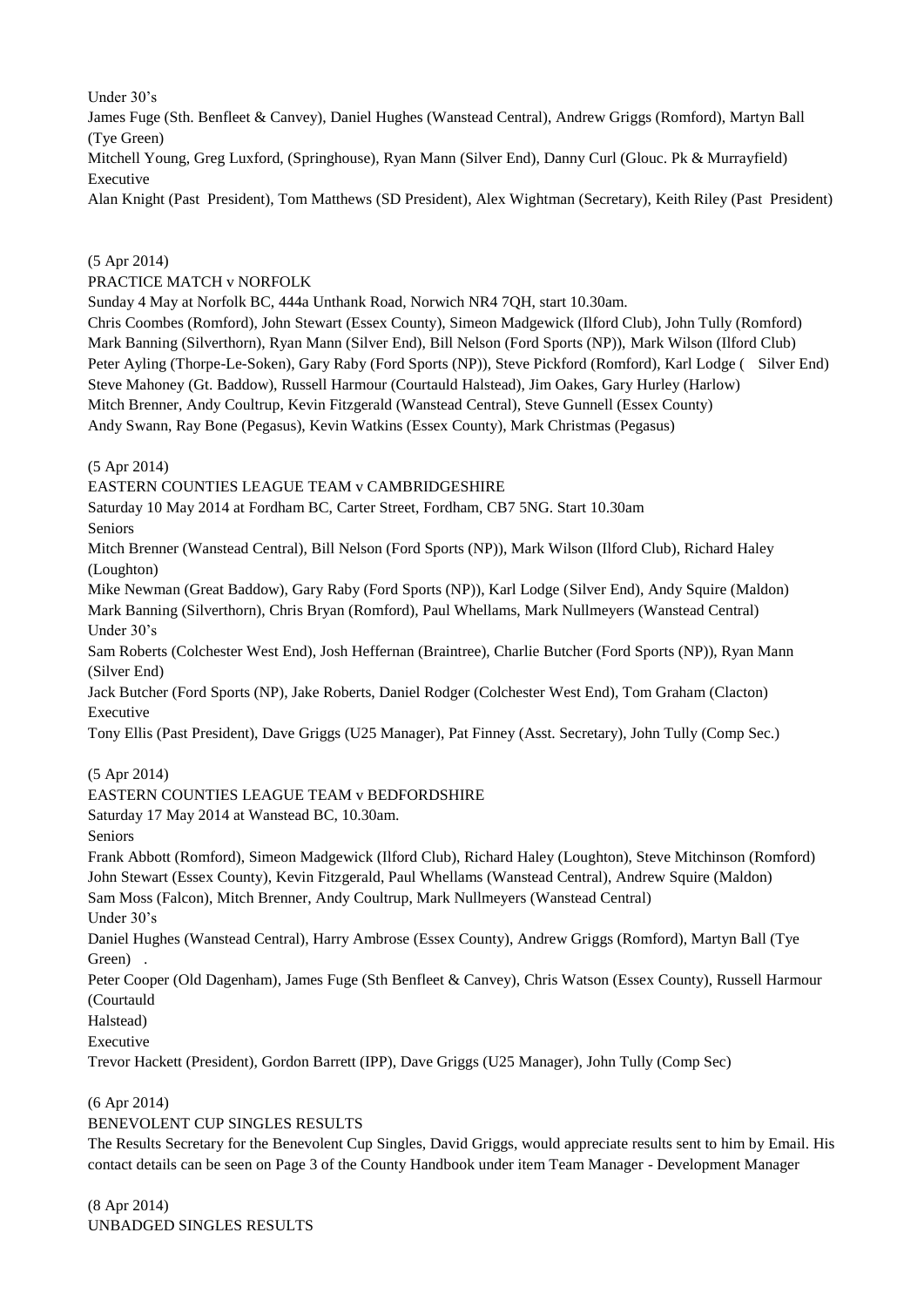Results Secretary David Jarrold requests methods of contact, in order of preference, are; email, phone call, text. He will respond in the same way. The following information is required, Entry code, Name, Score, Date of play. Optional information, Opponent code, Opponent name. David's contact details can be seen on Page 188 of the Handbook.

(9 Apr 2014)

COMPETITION RESULTS

John Pluck, Results Secretary Group 5 would prefer results to be sent to him in the following order E-Mail, Text, Phone. His details

can be seen on Page 122 of the Handbook.

(15 Apr 2014)

HANDBOOK AMENDMENTS (Amended 20 May)

Page 153. Singles Area 5 Area Results Secretary. Delete J Pluck and details, insert LF Barnes, 27 Chichester Way, Maldon CM9

6YY Tel: 01621 840153.

Page 154. Singles Area 6 Area Results Secretary. Delete J Pluck and details, insert LF Barnes, 27 Chichester Way, Maldon CM9 6YY Tel: 01621 840153.

Page 155. Singles Areas 9 & 10 Area Results Secretary. Delete L Jacobs and details, insert J Pluck 25 Cranbourne Avenue,

Wanstead, London E11 2BH Tel: 07546 518938.

Page 160. Pairs Area 5 Area Results Secretary. Delete J Pluck and details, insert LF Barnes, 27 Chichester Way, Maldon CM9 6YY Tel: 01621 840153.

Page 161. Pairs Area 6 Area Results Secretary. Delete J Pluck and details, insert CW Bryan, 88 Squirrels Heath Lane, Hornchurch RM11 2DZ Tel: 01708 620515

Pairs Area 7 Area Results Secretary. Delete CW Bryan and details, insert J Pluck 25 Cranbourne Avenue, Wanstead, London E11 2BH Tel: 07546 518938.

Pairs Area 8 Area Results Secretary. Delete L Jacobs and details, insert J Pluck 25 Cranbourne Avenue, Wanstead, London E11 2BH Tel: 07546 518938.

Page 162. Pairs Area 9 Area Results Secretary. Delete L Jacobs and details, insert J Pluck 25 Cranbourne Avenue, Wanstead, London E11 2BH Tel: 07546 518938.

Page 177. DOUBLE FOURS Area 3 Preliminary Round. Second game. Amend Burnham Hillside A to Burnham Hillside B

Page 154 Singles Area 6 Amend 3R1 to read 3R2 Page 155 Singles Area 9 Amend 5R5 to read 5R4

(15 Apr 2014) TEAM SELECTIONS ISSUE NO. 1 Teams selected for County Matches, games 1-8

(21 Apr 2014) COUNTY 2 WOOD SINGLES The start time at each venue will be 10am

(3 May 2014)

EASTERN COUNTIES LEAGUE v HERTFORDSHIRE

Saturday 3 May 2014 at Shire Park BC

Seniors

Frank Abbott (Romford), Kevin Fitzgerald (Wanstead Central), Jim Oakes, Gary Hurley (Harlow) 18-21 Mark Yelland Sam Moss (Falcon), Chris Bryan (Romford), Paul Whellams (Wanstead Central), Edward Morris (Essex County) 31-14 Gordon

Avery

Andy Swann, Ray Bone (Pegasus), Kevin Watkins (Essex County), Mark Christmas (Pegasus) 13-24 Jerry Rumball Under 30's

James Fuge (Sth. Benfleet & Canvey), Daniel Hughes (Wanstead Central), Andrew Griggs (Romford), Martyn Ball (Tye Green) 13-21 Bradley Coles

Mitchell Young, Greg Luxford, (Springhouse), Ryan Mann (Silver End), Danny Curl (Glouc. Pk & Murrayfield) 14-23 Craig Gilford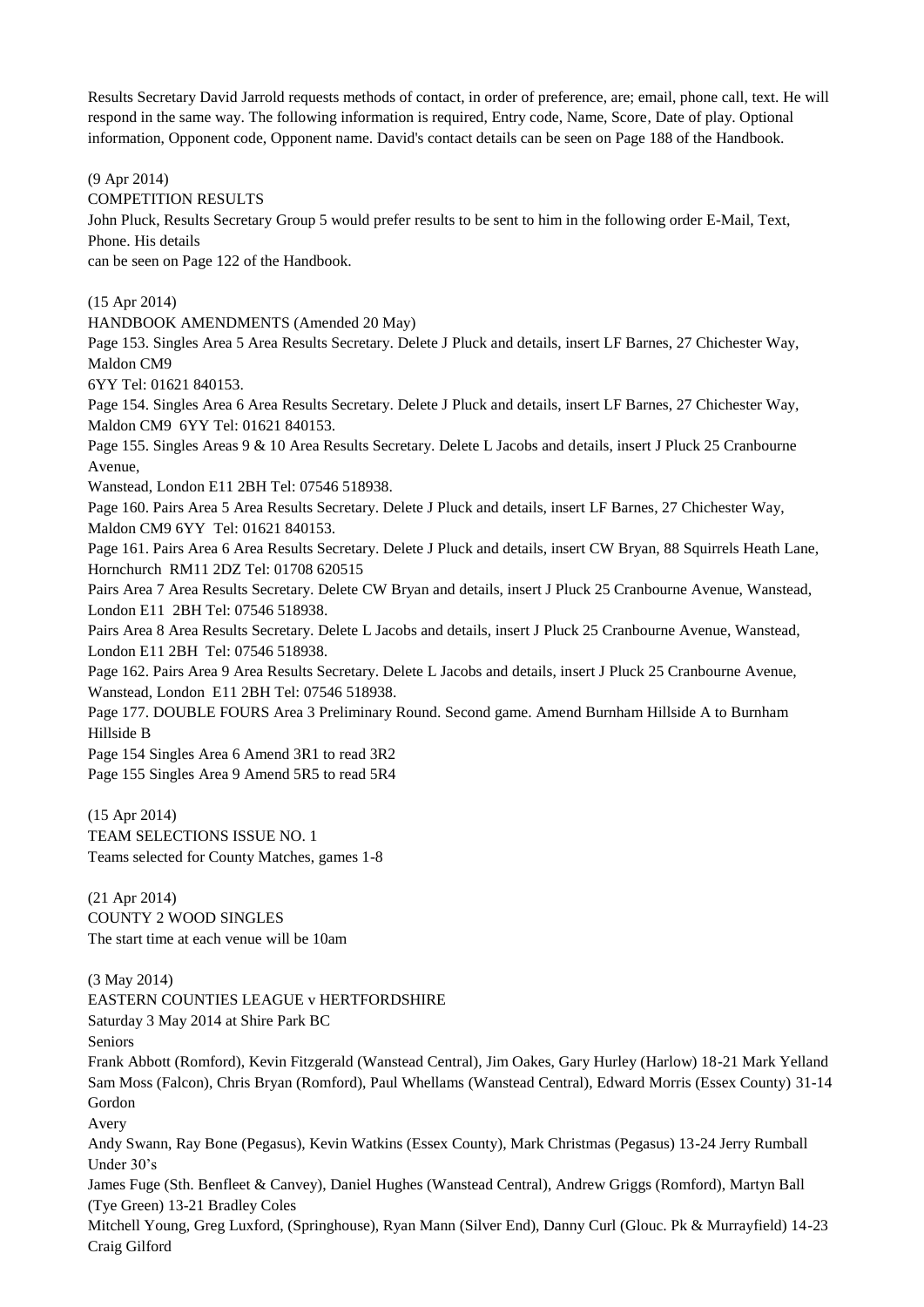Executive

Alan Knight (Past President), Tom Matthews (SD President), Alex Wightman (Secretary), Keith Riley (Past President) 14-22 Don Fox

Essex 103 (2) Hertfordshire 125 (20) Scoresheet

(5 May 2014) PRACTICE MATCH v NORFOLK Sunday 4 May at Norfolk BC. Andy Swann, Ray Bone (Pegasus), Kevin Watkins (Essex County), Mark Christmas (Pegasus) 19-14 Andy Seilly Peter Ayling (Thorpe-Le-Soken), Gary Raby (Ford Sports (NP)), Graham Easterbrook, Karl Lodge (Silver End) 12 -25 George Tubby Steve Mahoney (Gt. Baddow), Russell Harmour (Courtauld Halstead), Jim Oakes, Gary Hurley (Harlow) 33-13 Wayne Wilgress Mitch Brenner, Andy Coultrup, Kevin Fitzgerald (Wanstead Central), Steve Gunnell (Essex County) 22-18 Peter Boldero Chris Coombes (Romford), John Stewart (Essex County), Simeon Madgewick (Ilford Club), John Tully (Romford) 21- 17 Mark Turner Mark Banning (Silverthorn), Ryan Mann (Silver End), Bill Nelson (Ford Sports (NP)), Mark Wilson (Ilford Club) 18- 28 Phillip Barr Essex 125 Norfolk 115 Scoresheet (11 May 2014) EASTERN COUNTIES LEAGUE v CAMBRIDGESHIRE Saturday 10 May 2014 at Fordham BC Mike Newman (Great Baddow), Gary Raby (Ford Sports (NP)), Karl Lodge (Silver End), Andy Squire (Maldon) 29-10 Ian Miller Mark Banning (Silverthorn), Chris Bryan (Romford), Paul Whellams (Wanstead Central), Edward Morris (Essex County) 22-10 Martin Law (Braintree), Bill Nelson (Ford Sports (NP)), Mark Wilson (Ilford Club), Richard Haley (Loughton) 17-18 Richard Caton Under 30's Jack Butcher (Ford Sports (NP), Jake Roberts, Daniel Rodger (Colchester West End), Tom Graham (Clacton) 17-25 Jamie Barker Sam Roberts (Colchester West End), Josh Heffernan (Braintree), Charlie Butcher (Ford Sports (NP)), Ryan Mann (Silver End) 25-7 Adam Barker Executive Tony Ellis (Past President), Dave Griggs (U25 Manager), Pat Finney (Asst. Secretary), John Tully (Comp Sec.) 15-15 Peter Dix Essex 125 (17) Cambridgeshire 85 (5) Mark Banning (Silverthorn) received his County Badge from Tony Ellis (Past President) Scoresheet (16 May 2014) TEAM SELECTIONS ISSUE 2 Team Selections Games 9-16 (18 May 2014) MIDDLETON CUP TEAM v SUFFOLK Saturday 31 May at Dunmow BC, St.Edmunds Lane, Gt. Dunmow CM6 3AT. 2pm start. Peter Ayling (Thorpe-Le-Soken), Gary Hurley (Harlow), Richard Haley (Loughton), Steve Mitchinson (Capt) (Romford). Sam Moss (Falcon), Frank Abbott (Romford), Steve Gunnell, Edward Morris (Essex County).

Andy Swann, Ray Bone (Pegasus), Kevin Watkins (Essex County), Mark Christmas (Pegasus).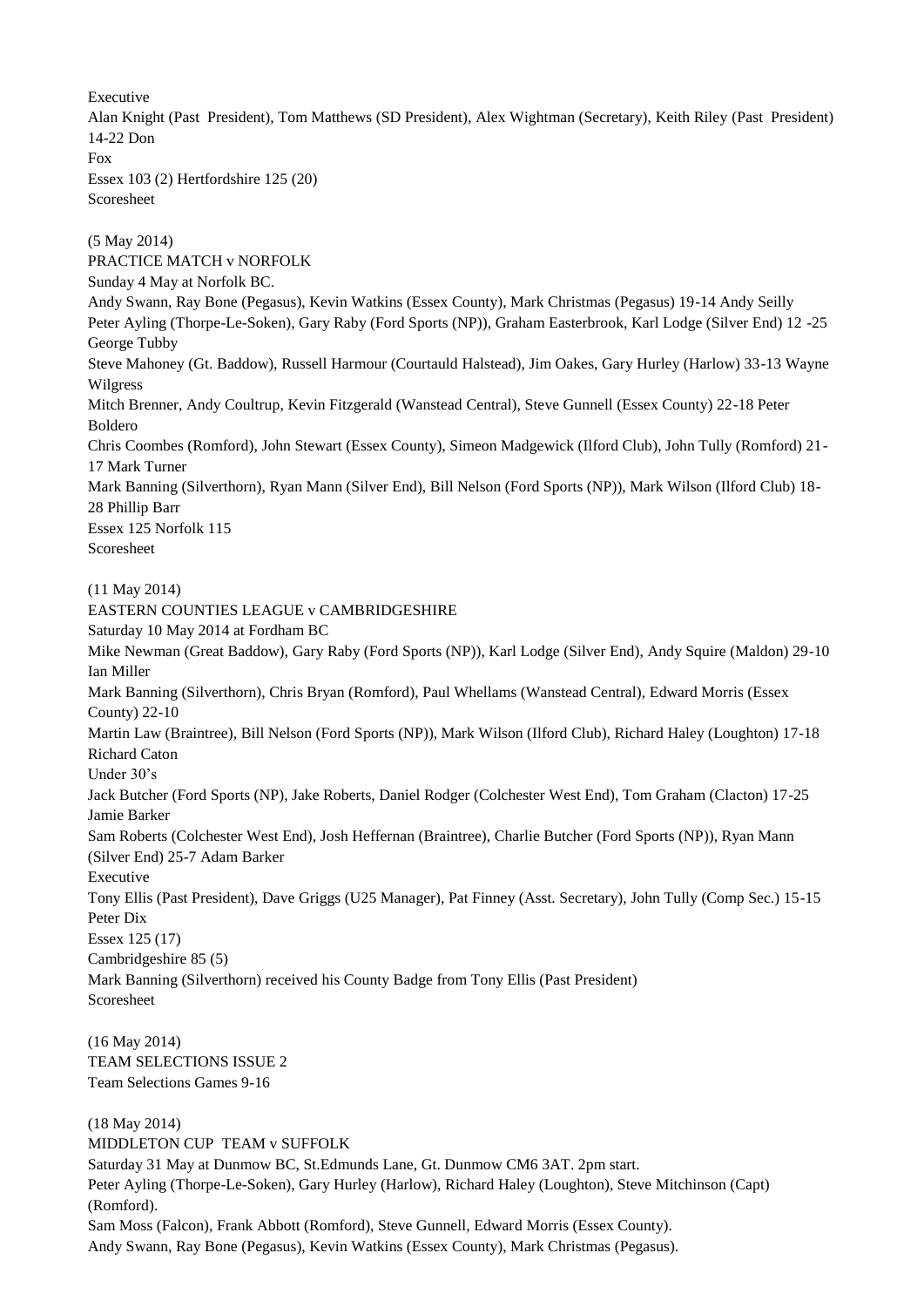Steve Mahoney (Great Baddow), John Stewart (Essex County), Karl Lodge (Silver End), Andrew Squire (Maldon). Mitch Brenner, Kevin Fitzgerald, Paul Whellams, Mark Nullmeyers (Wanstead Central). Mark Banning (Silverthorn), Chris Bryan, Steve Pickford, John Tully (Romford). Remaining Squad Members (in alphabetical order):- Chris Coombes (Romford), Andy Coultrup (Wanstead Central), Russell Harmour (Courtauld Halstead), Simeon Madgewick (Ilford), Ryan Mann (Silver End), Jim Oakes (Harlow), Gary Raby (Ford Sports (NP), Mark Wilson (Ilford). (18 May 2014) BALCOMB TROPHY TEAM v LEICESTERSHIRE Balcomb Trophy 1st Round, Sunday 1 June 1:30pm start at New Lount BC, Sports Ground, Gelsmoor Road, Leicester LE67 8JF Andy Swann (Pegasus), Mark Nullmeyers (Wanstead Central), Andrew Squire (Maldon), Mark Christmas (Pegasus) Steve Mahoney (Great Baddow), John Stewart (Essex County), Karl Lodge (Silver End), Edward Morris (Essex County) Reserves (if required) Chris Bryan (Romford), Steve Mitchinson (Romford) (18 May 2014) EASTERN COUNTIES LEAGUE v BEDFORDSHIRE Saturday 17 May 2014 at Wanstead BC. Seniors Sam Moss (Falcon), Mike Newman (Great Baddow), Andy Coultrup, Mark Nullmeyers (Wanstead Central) 14-24 Grant Osborne Frank Abbott (Romford), Simeon Madgewick (Ilford Club), Richard Haley (Loughton), Steve Mitchinson (Romford) 20-24 Roly

Barker

John Stewart (Essex County), Kevin Fitzgerald, Paul Whellams (Wanstead Central), Andrew Squire (Maldon) 19-24 Jim Allen

Under 30's

Mitchell Young, Greg Luxford (Springhouse), Chris Watson (Essex County), Russell Harmour (Courtauld Halstead) 14-25 Luke

Allaway

Daniel Hughes (Wanstead Central), Ryan Mann (Silver End), Andrew Griggs (Romford), Martyn Ball (Tye Green) 13- 19½ Ryan

Stewart

Executive

Trevor Hackett (President), Gordon Barrett (IPP), Dave Griggs (U25 Manager), John Tully (Comp Sec) 17-21 Peter Lee Essex 97 (0) Bedfordshire 137½ (22)

EC Flashes awarded to Ryan Mann (Senior), Martyn Ball and Mitchell Young U30's

(18 May 2014) ASHFORD CUP GROUP STAGES Sunday 18 May (A) Group 9 (10) Group 8 (2) (A) Group 3, 112 (3) Group 4, 135 (9) (B) Group 5 (4) Group 2 (8) (B) Group 1 (7) Group 6 (5) (25 May 2014) ASHFORD CUP GROUP STAGES Sunday 25 May 2014 (A) Group 4, 124 (6) Group 9, 118 (6) (A) Group 8, 118 (8) Gropup 3, 103 (4) (B) Group 2, 126 (6) Group 6, 106 (6) (B) Group 5, 106 (4) Group 1, 115 (8) Current standings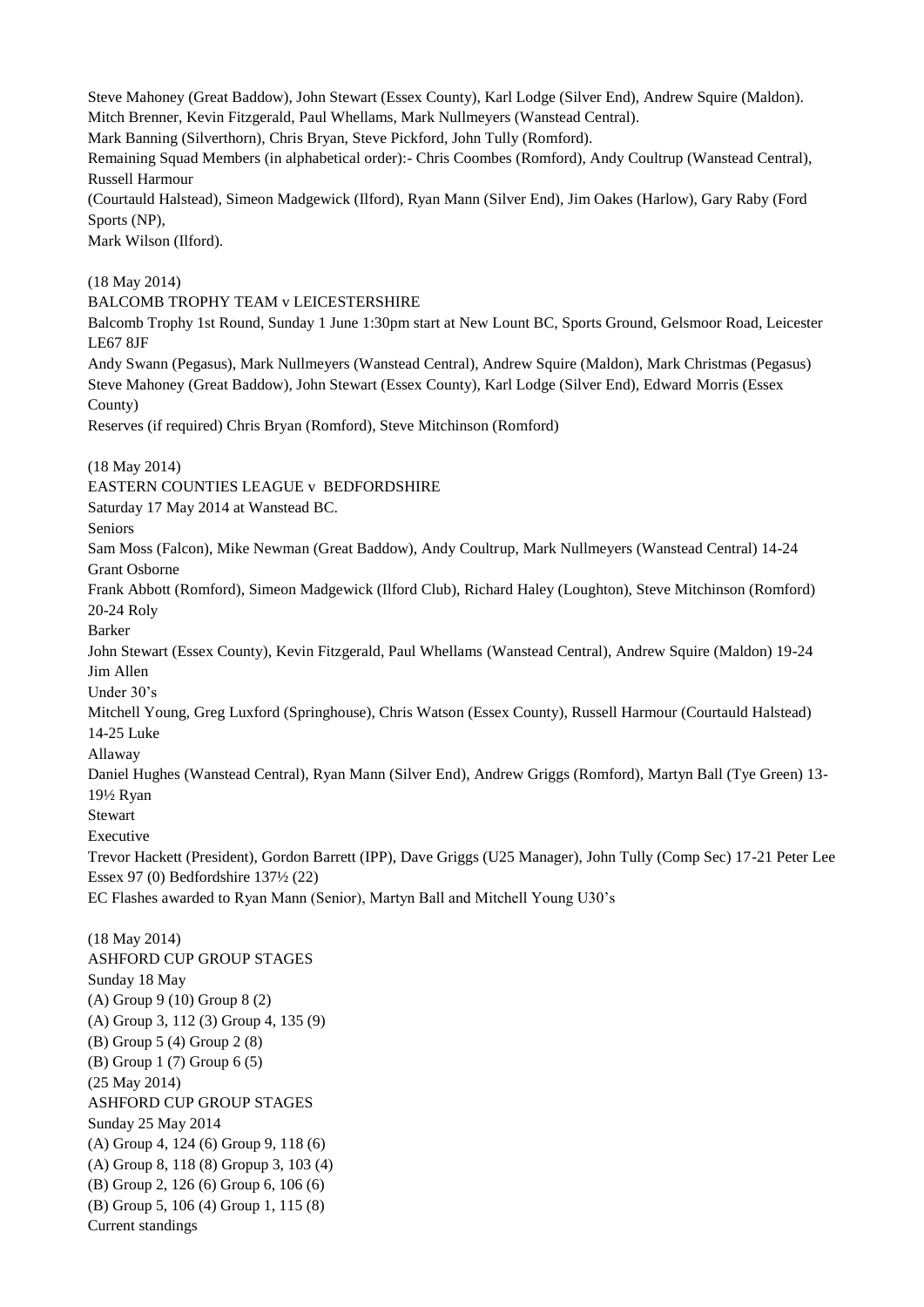(25 May 2014)

NATIONAL COUNTY UNDER 25s TWO FOURS v CAMBRIDGESHIRE Sunday 25 May Sam Moss (Falcon), Ryan Mann (Silver End), Russell Harmour (Courtauld Halstead), Lee Chaplin (Romford) 27-7 Ben Russell Conor Mathers (Brightlingsea), Jack Butcher, Charlie Butcher (Ford Sports NP), Mark Nullmeyers (Wanstead Central) 21-7 Jamie Barker Essex 48 Cambridgeshire 14 The Regional Semi Finals/Final will take place at Mauldon BC (Bedfs) on Sunday 15 June 2014.

(26 May 2014)

NATIONAL COUNTY UNDER 25s TWO FOURS

Regional Semi-Finals and Final, Sunday 15 June 2014 at Maulden BC, Rear 32 Moor Lane Maulden Bedford MK45 2 DL commencing 10am.

James Fuge (Sth Benfleet & Canvey), Ryan Mann (Silver End), Peter Cooper (Old Dagenham), Russell Harmour (Courtauld Halstead)

Conor Mathers (Brightlingsea), Jack Butcher, Charlie Butcher (Ford Sports NP), Mark Nullmeyers (Wanstead Central) Squad Members. Daniel Hughes (Wanstead Central), Lee Chaplin (Romford) unavaiable, Sam Moss (Falcon) unavailable, Karl Brooks (Dovercourt)

The Semi-Finals draw is Norfolk v Huntingdonshire and Essex v Hertfordshire

(27 May 2014)

BALCOMB TROPHY TEAM v LEICESTERSHIRE (Amended Team)

Balcomb Trophy 1st Round, Sunday 1 June 1:30pm start at New Lount BC, Sports Ground, Gelsmoor Road, Leicester LE67 8JF

Andy Swann, Ray Bone (Pegasus), Kevin Watkins (Essex County), Mark Christmas (Pegasus) Steve Mahoney (Great Baddow), John Stewart (Essex County), Karl Lodge (Silver End), Andrew Squire (Maldon) Reserves (if required) Chris Bryan (Romford), Steve Mitchinson (Romford)

(31 May 2014)

MIDDLETON CUP v SUFFOLK

Saturday 31 May at Dunmow BC.

Steve Mahoney (Great Baddow), John Stewart (Essex County), Karl Lodge (Silver End), Andrew Squire (Maldon) 24-9 Neil Thomas.

Andy Swann, Ray Bone (Pegasus), Kevin Watkins (Essex County), Mark Christmas (Pegasus) 24-23 Alan Leeks. Mitch Brenner, Kevin Fitzgerald, Paul Whellams, Mark Nullmeyers (Wanstead Central) 10-24 Peter Hurren. Mark Banning (Silverthorn), Chris Bryan, Steve Pickford, John Tully (Romford) 29-15 John Catchpole. Sam Moss (Falcon), Frank Abbott (Romford), Steve Gunnell, Edward Morris (Essex County) 21-15 Richard Leader. Peter Ayling (Thorpe-Le-Soken), Gary Hurley (Harlow), Richard Haley (Loughton), Steve Mitchinson (Capt) (Romford) 23-18 Martin Rumsby.

Remaining Squad Members:- Chris Coombes (Romford), Andy Coultrup (Wanstead Central), Russell Harmour (Courtauld Halstead), Simeon Madgewick (Ilford), Ryan Mann (Silver End), Jim Oakes (Harlow), Gary Raby (Ford Sports (NP), Mark Wilson (Ilford).

Essex 131 (20) Suffolk 104 (2) Scoresheet

(1 Jun 2014)

NATIONAL COUNTY TWO FOURS BALCOMB TROPHY 1st Round, Sunday 1 June at New Lount BC v Leicestershire Andy Swann, Ray Bone (Pegasus), Kevin Watkins (Essex County), Mark Christmas (Pegasus) 15 Nick Wardle, Tom Alcock, Roger Cooper, Patrick Hulbert 25 Steve Mahoney (Great Baddow), John Stewart (Essex County), Karl Lodge (Silver End), Andrew Squire (Maldon) 20 Marcus Clifton, Joe Dawson, Alistair Hollis, Steve Wade 18 Essex 35 Leicestershire 43

(1 Jun 2014) ASHFORD CUP GROUP STAGE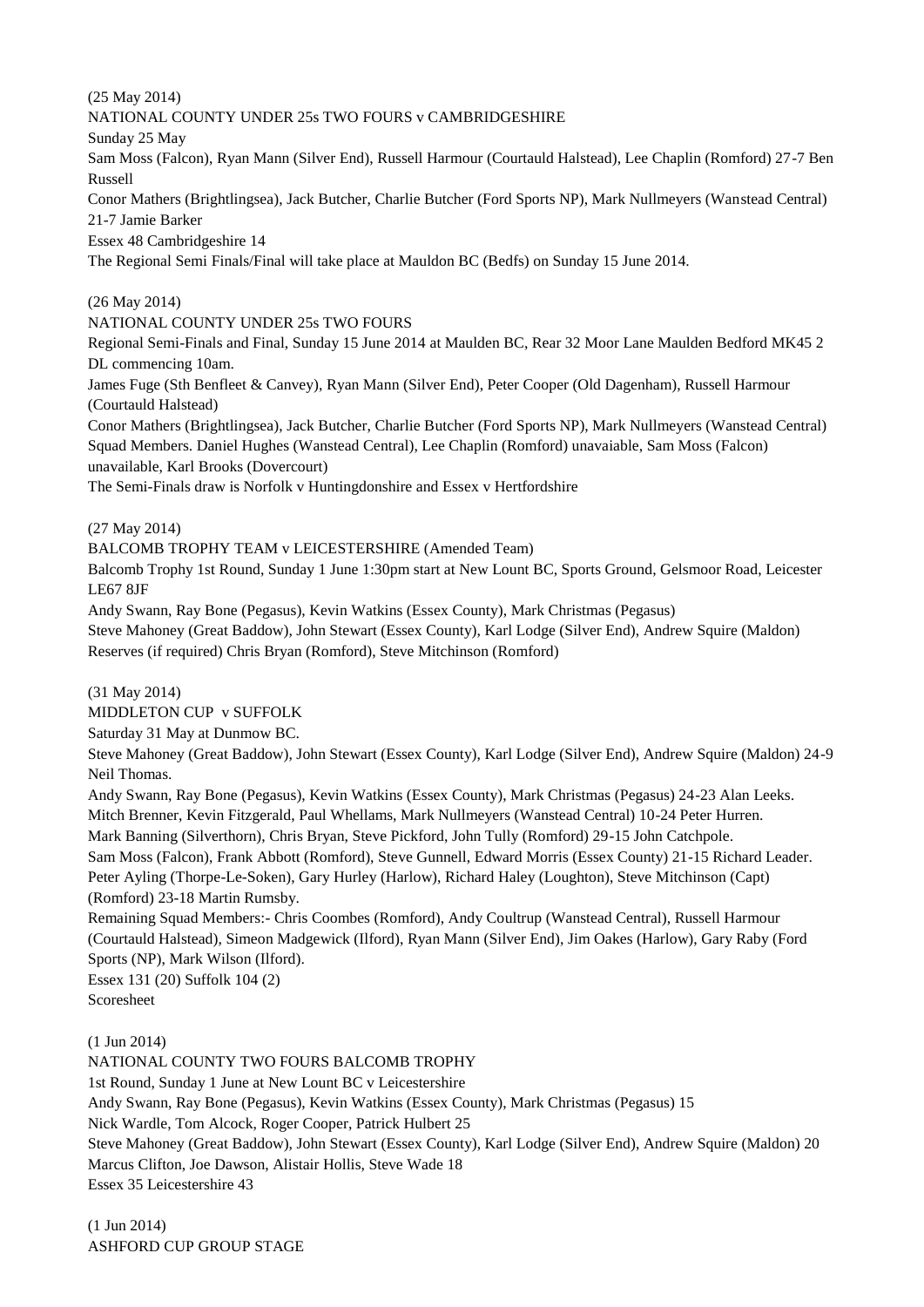Sunday 1 June 2014 (A) Group 9, 93 (2) Group 3, 144 (10) (A) Group 8, 120 (4) Group 4, 106 (4) (B) Group 1, 108 (4) Group 2, 103 (8) (B) Group 6, 134 (10) Group 5, 101 (2) Details and Table

(2 Jun 2014)

EASTERN COUNTIES LEAGUE TEAM v NORFOLK

Saturday 7 June 2014 at Braintree BC, start 10.30

Seniors

James Fuge (Sth Benfleet & Canvey), Andy Evans (Maldon), Russell Harmour (Courtauld Halstead), Edward Morris (Essex County) Steve Mahoney (Great Baddow), Martin Law (Braintree), Martin King (Great Baddow), Graham Easterbrook (Silver End)

Mark Banning (Silverthorn), Gary Raby (Ford Sports NP), Kevin Fitzgerald (Wanstead Central), Karl Lodge (Silver End)

Under 30's

Alix Rouse (Saffron Walden), Josh Heffernan (Braintree), Andrew Griggs (Romford), Ryan Mann (Silver End) Sam Roberts, Jake Roberts (Colchester West End), Jay Wilkins, Martyn Ball (Tye Green) Executive

Tony Ellis (Past President), Alex Wightman (Secretary), Keith Riley (Past President), Ken Clarke (Past President)

(7 Jun 2014)

## MIDDLETON CUP TEAM v LEICESTERSHIRE

Saturday 14 June 2014 at Leicester BC, Kenwood Road, Leicester LE2 3PL. Start 2pm.

One enforced change in the Ed Morris rink sees Frank Abbot move to Lead in place of the unavailable Sam Moss with Gary Raby replacing Abbott at Two.

Steve Mahoney (Great Baddow), John Stewart (Essex County), Karl Lodge (Silver End), Andrew Squire (Maldon). Andy Swann, Ray Bone (Pegasus), Kevin Watkins (Essex County), Mark Christmas (Pegasus).

Mitch Brenner, Kevin Fitzgerald, Paul Whellams, Mark Nullmeyers (Wanstead Central).

Mark Banning (Silverthorn), Chris Bryan, Steve Pickford, John Tully (Romford).

Frank Abbott (Romford), Gary Raby (Ford Sports NP), Steve Gunnell, Edward Morris (Essex County).

Peter Ayling (Thorpe-Le-Soken), Gary Hurley (Harlow), Richard Haley (Loughton), Steve Mitchinson (Capt) (Romford).

Remaining Squad Members:- Chris Coombes (Romford), Andy Coultrup (Wanstead Central), Russell Harmour (Courtauld Halstead), Simeon Madgewick (Ilford), Ryan Mann (Silver End), Jim Oakes (Harlow), Mark Wilson (Ilford). Unavailable Sam Moss.

(9 Jun 2014)

EASTERN COUNTIES LEAGUE v NORFOLK

Saturday 7 June 2014 at Braintree BC

Seniors

Steve Mahoney (Great Baddow), Martin Law (Braintree), Martin King (Great Baddow), Graham Easterbrook 18-11 Brian Taylor

James Fuge (Sth Benfleet & Canvey), Andy Evans (Maldon), Russell Harmour (Courtauld Halstead), Edward Morris 25-13 George Tubby

Mark Banning (Silverthorn), Malcolm Smith (Arclight), Gary Raby (Ford Sports NP), Karl Lodge (Silver End) 11-20 Bernie Perrett

Under 30s

Alix Rouse (Saffron Walden), Josh Heffernan (Braintree), Chris Watson (Essex County) Andrew Griggs (Romford) 11- 19 Daniel Noble

Sam Roberts, Jake Roberts (Colchester West End), Jay Wilkins, Martyn Ball 15-20 Ian Catchpole Executive

Tony Ellis (Past President), Alex Wightman (Secretary), Keith Riley (Past President), Ken Clarke 7-20 John Ottaway Essex 87 (4) Norfolk 103 (18)

Match reduced to 18 ends due to adverse weather conditions.

Scoresheet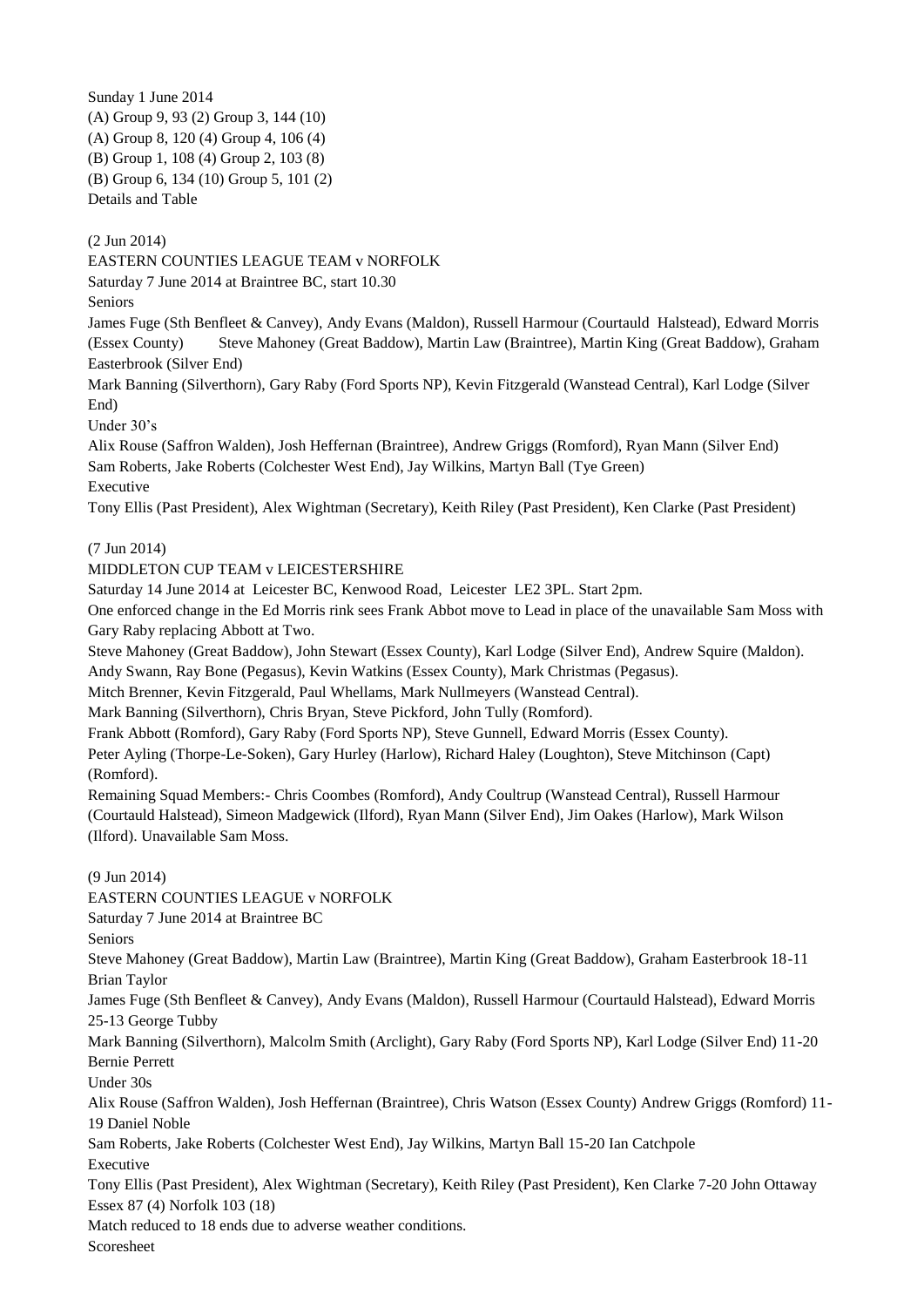(8 Jun 2014) INTER GROUP 1ST ROUND Sunday 8 June 2014 (A) Group 2, 112 Group 8, 114 (B) Group 6, 124 Group 5, 129 (C) Group 3, 98 Group 9, 107 (D) Group 4, 113 Group 1, 102 Draw for Semi finals on 20 July Group 8 v Group 5 at Loughton BC Group 9 v Group 4 at Aveley BC (8 Jun 2014) WALLY BALL SHIELD GROUP STAGE (A) Group 4, 67 (2) Group 5, 80 (6) (A) Group 1, 77 (4) Group 6, 77 (4) (B) Group 2, 58 (0) Group 8, 78 (8) (B) Group 9, 62 (4) Group 3, 83 (4) League tables: A. Group 5,  $(6) + 13$  shots Group 1,  $(4)$  = shots Group  $6$ ,  $(2)$  = shots Group 4, (2) -13 shots B. Group  $8$ ,  $(8) + 20$  shots Group 3,  $(4) + 21$  shots Group 9, (4) -21 shots

(8 Jun 2014) BENEVOLENT CUP QUARTER FINALS VENUE The neutral green for the quarter finals of the Benevolent Cup is Writtle BC on Sunday 20 July.

(14 Jun 2014)

(14 Jun 2014)

Group 2, (0) -20 shots

DAVID MITCHELL-GEARS, MBE IN QUEEN'S BIRTHDAY HONOURS LIST

David Mitchell-Gears has been awarded an MBE in the Queen's Birthday Honours List. Details in following link. https://www.bowlsengland.com/news/page/1/queens-birthday-honours-list-recognises-bowls-england-board-chair

(14 Jun 2014) MIDDLETON CUP v LEICESTERSHIRE Saturday 14 June 2014 at Leicester BC. Steve Mahoney (Great Baddow), John Stewart (Essex County), Karl Lodge (Silver End), Andrew Squire (Maldon) 11- 24. Andy Swann, Ray Bone (Pegasus), Kevin Watkins (Essex County), Mark Christmas (Pegasus) 25-17. Mitch Brenner, Kevin Fitzgerald, Paul Whellams, Mark Nullmeyers (Wanstead Central) 23-16. Mark Banning (Silverthorn), Jim Oakes (Harlow), Steve Pickford, John Tully (Romford) 18-18. Frank Abbott (Romford), Gary Raby (Ford Sports NP), Steve Gunnell, Edward Morris (Essex County) 33-10. Peter Ayling (Thorpe-Le-Soken), Gary Hurley (Harlow), Richard Haley (Loughton), Steve Mitchinson (Capt) (Romford) 19-27. Essex 129 (17) Leicestershire 112 (5)

COUNTY COACH Jim Munday our County Coach has decided to retire. The County Association would like to thank him for all the work he has carried out in the past and wish him well for the future. Applications for the post of County Coach should be sent to the County Secretary Alex Wightman.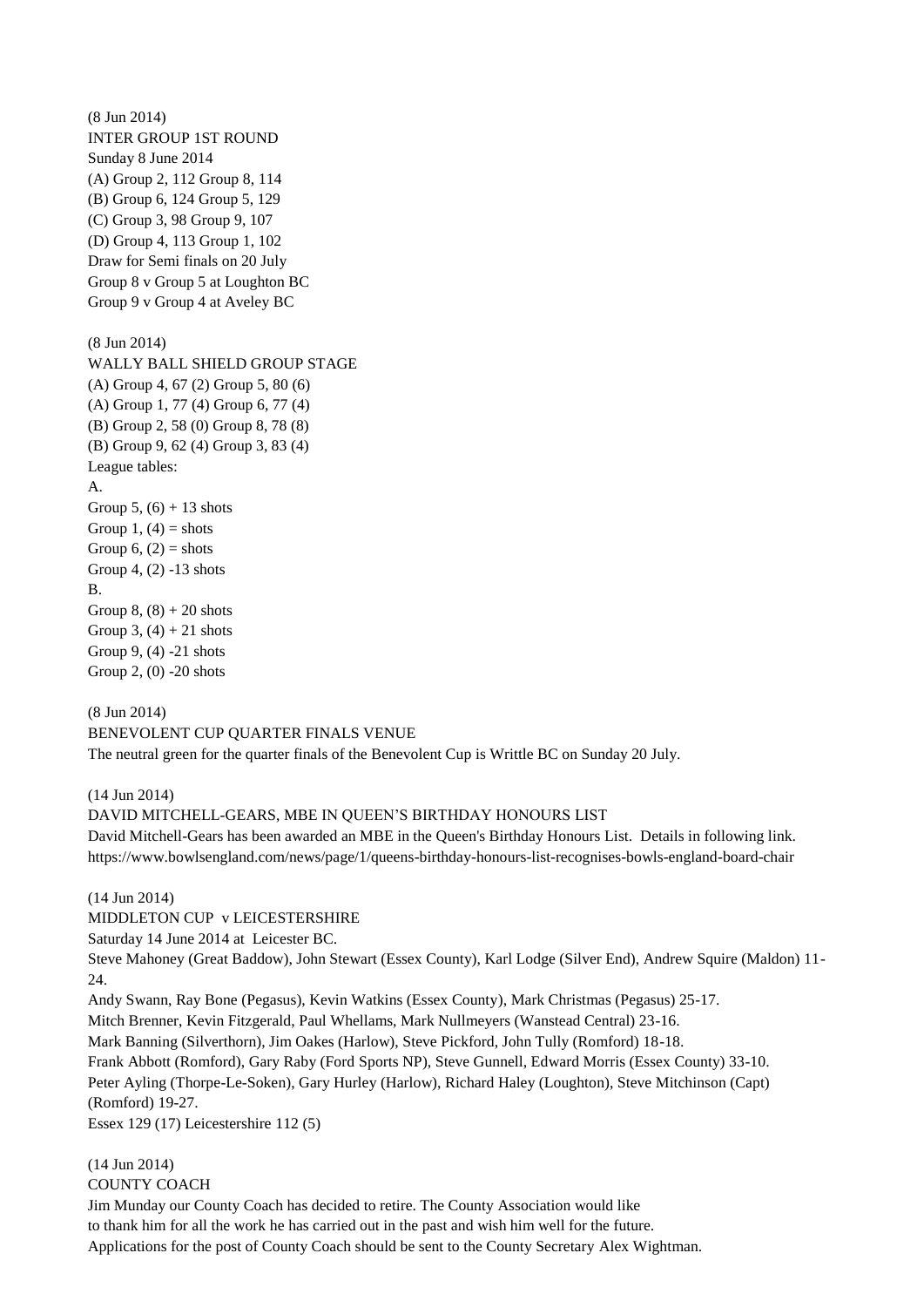(14 Jun 2014) TEAM SELECTIONS ISSUE 3 Team Selections Games 17-24

(14 Jun 2014) MIDDLETON CUP v LEICESTERSHIRE Saturday 14 June 2014 at Leicester BC. Steve Mahoney (Great Baddow), John Stewart (Essex County), Karl Lodge (Silver End), Andrew Squire (Maldon) 11- 24. Andy Swann, Ray Bone (Pegasus), Kevin Watkins (Essex County), Mark Christmas (Pegasus) 25-17. Mitch Brenner, Kevin Fitzgerald, Paul Whellams, Mark Nullmeyers (Wanstead Central) 23-16. Mark Banning (Silverthorn), Jim Oakes (Harlow), Steve Pickford, John Tully (Romford) 18-18. Frank Abbott (Romford), Gary Raby (Ford Sports NP), Steve Gunnell, Edward Morris (Essex County) 33-10. Peter Ayling (Thorpe-Le-Soken), Gary Hurley (Harlow), Richard Haley (Loughton), Steve Mitchinson (Capt) (Romford) 19-27. Essex 129 (17) Leicestershire 112 (5)

(15 Jun 2014)

NATIONAL COUNTY UNDER 25s TWO FOURS

Regional Semi-Final v Hertfordshire, Sunday 15 June 2014 at Maulden BC.

James Fuge (Sth Benfleet & Canvey), Karl Brooks (Dovercourt), Peter Cooper (Old Dagenham), Russell Harmour (Courtauld Halstead) Draw

Conor Mathers (Brightlingsea), Jack Butcher, Charlie Butcher (Ford Sports NP), Mark Nullmeyers (Wanstead Central) Lost by 3

Russell Harmour and Mark Nullmeyers played in their last Under 25's match for Essex today. Thank you both for your commitment to the Under 25's over the years.

(15 Jun 2014) WALLY BALL SHIELD GROUP STAGE Sunday 15 June 2014 (A) Group 6, 48 (2) Group 4, 95 (6) (A) Group 5, 81 (7) Group 1, 62 (1) (B) Group 3, 83 (6) Group 2, 75 (2) (B) Group 8, 74 (4) Group 9, 76 (4) (A) Table Group  $5(13) + 37$ Group  $4(8) + 29$ Group 1 (5) -19 Group 6 (4) -47 (B) Table Group  $8(12) + 19$ Group  $3(10) + 28$ Group 9 (8) -19 Group 2 (2) -28

(16 Jun 2014) MIDDLETON CUP TEAM v HERTFORDSHIRE

Saturday 21 June 2014 at Dunmow BC.

Steve Mahoney (Great Baddow), John Stewart (Essex County), Karl Lodge (Silver End), Andrew Squire (Maldon). Andy Swann, Ray Bone (Pegasus), Kevin Watkins (Essex County), Mark Christmas (Pegasus.

Mitch Brenner, Kevin Fitzgerald, Paul Whellams, Mark Nullmeyers (Wanstead Central.

Mark Banning (Silverthorn), Chris Bryan (Romford), Steve Pickford, John Tully (Romford.

Frank Abbott (Romford), Gary Raby (Ford Sports NP), Steve Gunnell, Edward Morris (Essex County).

Peter Ayling (Thorpe-Le-Soken), Sam Moss (Falcon), Gary Hurley (Harlow), Steve Mitchinson (Capt) (Romford).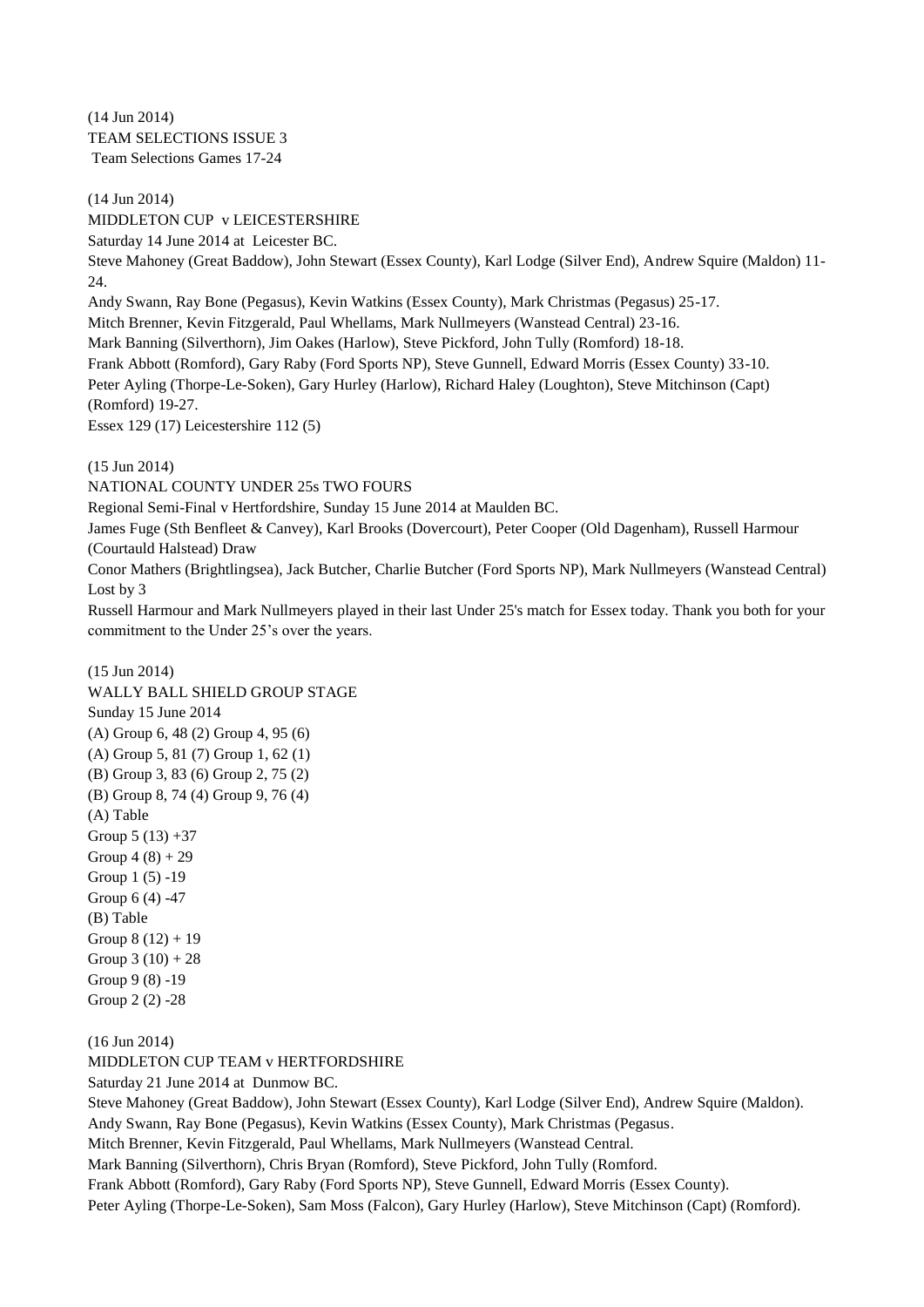Remaining Squad Members (in alphabetical order):- Chris Coombes (Romford), Andy Coultrup (Wanstead Central), Russell Harmour (Courtauld Halstead), Simeon Madgewick (Ilford), Ryan Mann (Silver End), Jim Oakes (Harlow) & Mark Wilson (Ilford).

Unavailable:- Richard Haley (Loughton) Scoresheet

(21 Jun 2014)

MIDDLETON CUP v HERTFORDSHIRE

Saturday 21 June 2014 at Dunmow BC.

Peter Ayling (Thorpe-Le-Soken), Sam Moss (Falcon), Gary Hurley (Harlow), Steve Mitchinson (Capt) (Romford) 20- 15 Jerry Rumball

Mark Banning (Silverthorn), Chris Bryan (Romford), Steve Pickford, John Tully (Romford) 20-15 Mike Parsons Steve Mahoney (Great Baddow), John Stewart (Essex County), Karl Lodge (Silver End), Andrew Squire (Maldon) 23- 23 Bradley

Coles

Frank Abbott (Romford), Gary Raby (Ford Sports NP), Steve Gunnell, Edward Morris (Essex County) 25-18 Gordon Avery

Mitch Brenner, Kevin Fitzgerald, Paul Whellams, Mark Nullmeyers (Wanstead Central) 13-21 Mark Yelland Andy Swann, Ray Bone (Pegasus), Kevin Watkins (Essex County), Mark Christmas (Pegasus 16-20 David Martin Essex 117 (17) Hertfordshire 112 (5)

Remaining Squad Members. Chris Coombes (Romford), Andy Coultrup (Wanstead Central), Russell Harmour (Courtauld Halstead),

Simeon Madgewick (Ilford), Ryan Mann (Silver End), Jim Oakes (Harlow) & Mark Wilson (Ilford). Unavailable, Richard Haley

(Loughton)

Scoresheet

(21 Jun 2014)

UNDER 25's SINGLES

This will take place at Essex County BC on Sunday 29 June 2014 commencing at 10.00. Competitors should register by 9-30 after

which the draw will take place.

(22 Jun 2014)

EASTERN COUNTIES LEAGUE TEAM v SUFFOLK

Saturday 28 June 2014 at Witham BC, start 10.30

Seniors

Conor Mathers (Brightlingsea), Jason Burgess, Andrew McKillop (Wivenhoe), Graham Easterbrook (Silver End) Mike Newman (Great Baddow), Andy Evans (Maldon), Martyn King (Great Baddow), Kevin Watkins (Essex County) Mark Banning (Silverthorn), Karl Brooks (Dovercourt), Jim Oakes (Harlow), Dave Jarrold (St. Chads) Under 30's

Sam Moss (Falcon) Sam Roberts (Colchester West End), Josh Heffernan (Braintree), Ryan Mann (Silver End) Mitchell Young, Greg Luxford (Springhouse), Jake Roberts (Colchester West End), Danny Curl (Gloucs Pk & Murrayfield)

Executive

Alan Knight (Past President), Alex Wightman (Secretary), Trevor Hackett (President), Pat Finney (Asst. Secretary.)

(23 Jun 2014) WALLY BALL SHIELD GROUP STAGE (A) Group 6, 108 (8) Group 5, 61 (0) (A) Group 4, 76 (5) Group 1, 65 (3) (B) Group 3, 47 (2) Group 8, 93 (6) (B) Group 2, 98 (6) Group 9, 72 (2) (A) Table Group  $6(14) =$ Group  $4(13) + 38$ Group 5 (13) -10 shots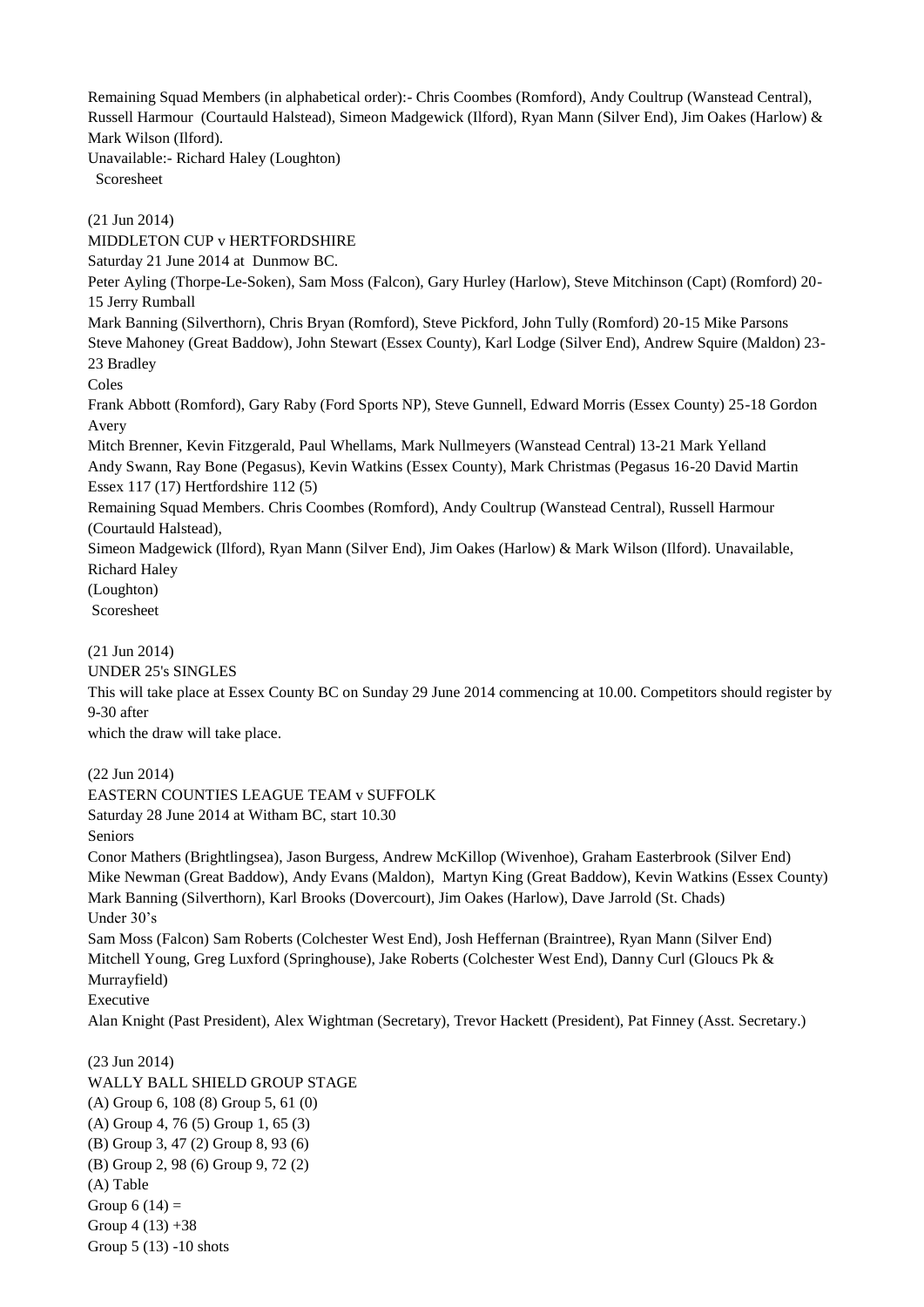Group 1 (8) -29 shots (B) Table Group  $8(18) + 65$ Group 3 (12) -18 Group 9 (10) -45 Group 2 (8) points -2 The final will be played at Witham BC on Sunday 6 July, 10 am start.

(25 Jun 2014)

## UNBADGED SINGLES - CLARIFICATION OF RULES

It has come to our attention that the ECBA handbook is inconsistent about when Neutral Greens come into force in the Unbadged Singles

Rule 1(j) on page 33/34 is very clear on the matter - 'Neutral greens apply at the quarter-final stage'. Please ignore the 'Neutral greens' comment on page 192

(28 Jun 2014)

## MIDDLETON CUP TEAM v CAMBRIDGESHIRE

Two enforced changes with Gary Hurley & John Tully unavailable & positional changes to front end of Mark Nullmeyers' rink.

Saturday 5 July 2014 at Chesterton BC, Logans Way, Cambridge CB4 1BL, start 2pm.

The team shows changes from the Hertfordshire match with Gary Hurley and John Tully both unavailable. Richard Haley comes in for Hurley whilst Chris Bryan moves to Skip in place of Tully. Jim Oakes is recalled to fill the Two position vacated by Bryan.

Peter Ayling (Thorpe le-Soken), Sam Moss (Falcon), Richard Haley (Loughton), Steve Mitchinson (C) (Romford) Frank Abbott (Romford), Gary Raby (Ford Sports (NP)), Steve Gunnell, Edward Morris (Essex County)

Andy Swann, Ray Bone (Pegasus, Kevin Watkins (Essex County), Mark Christmas (Pegasus)

Steve Mahoney (Great Baddow), John Stewart (Essex County), Karl Lodge (Silver End), Andrew Squire (Maldon) Kevin Fitzgerald, Mitch Brenner, Paul Whellams, Mark Nullmeyers (Wanstead Central)

Mark Banning (Silverthorn), Jim Oakes (Harlow), Steve Pickford, Chris Bryan (Romford)

Remaining Squad Members (in alphabetical order). Chris Coombes (Romford), Andy Coultrup (Wanstead Central), Russell Harmour (Courtauld Halstead), Simeon Madgewick (Ilford), Ryan Mann (Silver End), Mark Wilson (Ilford). Unavailable. Gary Hurley (Harlow), John Tully (Romford)

(28 Jun 2014)

EASTERN COUNTIES LEAGUE v SUFFOLK

Saturday 28 June 2014 at Witham BC

Seniors

Mike Newman (Great Baddow), Andy Evans (Maldon), Martyn King (Great Baddow), Kevin Watkins (Essex County) 26-17

Conor Mathers (Brightlingsea), Jason Burgess, Andrew McKillop (Wivenhoe), Graham Easterbrook (Silver End) 25-12 Mark Banning (Silverthorn), Karl Brooks (Dovercourt), Jim Oakes (Harlow), Dave Jarrold (St. Chads) 17-19 Under 30's

Sam Moss (Falcon) Sam Roberts (Colchester West End), Josh Heffernan (Braintree), Ryan Mann (Silver End) 14-21 Mitchell Young, Greg Luxford (Springhouse), Jake Roberts (Colchester West End), Danny Curl (Gloucs Pk & Murrayfield) 17-19

Executive

Alan Knight (Past President), Alex Wightman (Secretary), Trevor Hackett (President), Pat Finney (Asst. Secretary.) 16- 20

Essex 115 (14) Suffolk 108 (8)

Scoresheet

ECL Senior flashes awarded to Mark Banning and Karl Brooks. ECL U30 flash to Jake Roberts

(29 Jun 2014)

HOOD CUP FINAL

Competitors in the North Essex Fours and South Essex Fours should note that the final of the Hood Cup will take place on Saturday 6 September at Braintree BC, 2pm. The Handbook information on pages 179/180 is incorrect. The Programme on page 227 is correct.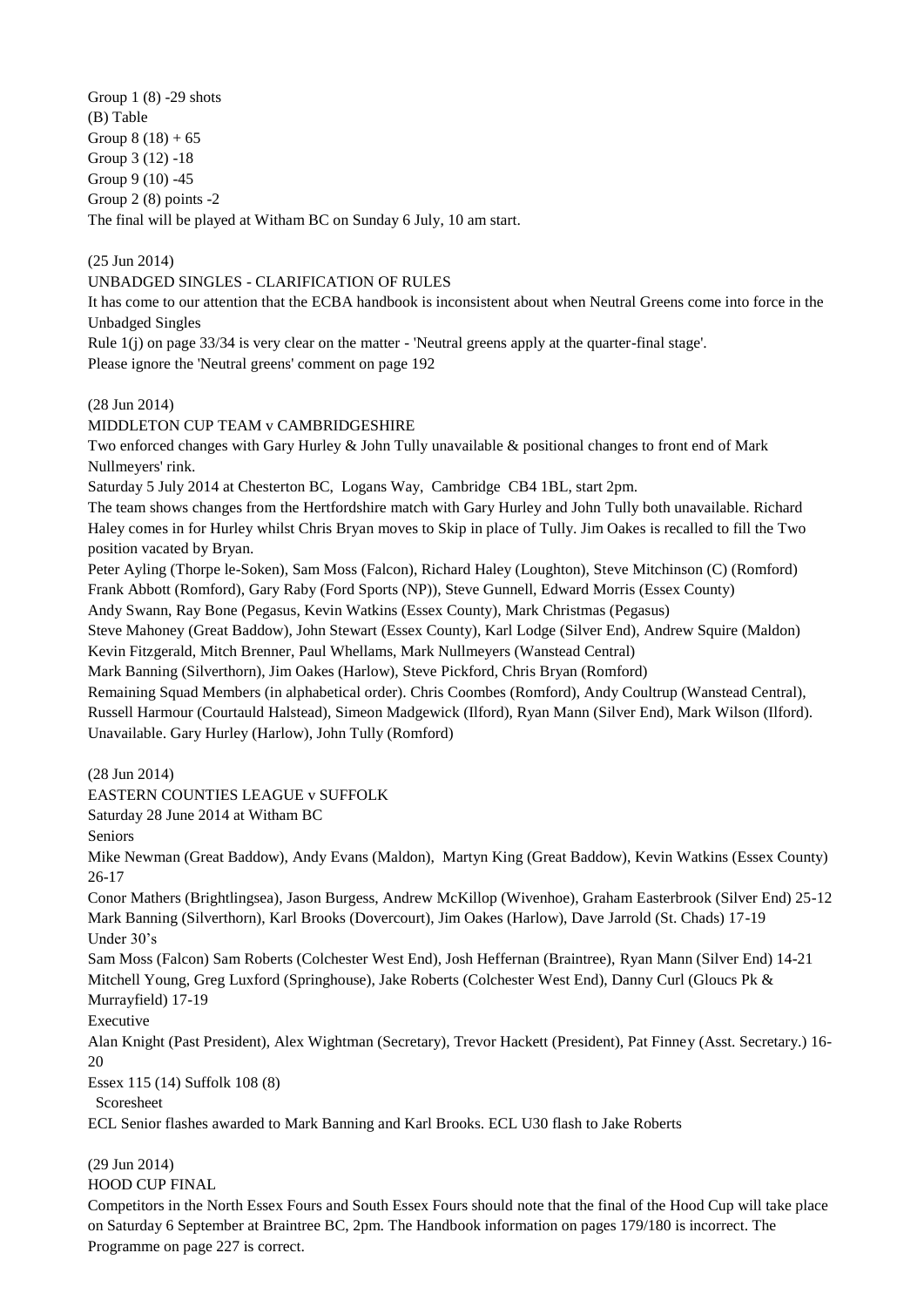(30 Jun 2014)

NORTH & SOUTH ESSEX FOURS

Competitors in both North & South Essex Fours are advised to check for possible road closures next Monday 7th July (Re: Tour de France) BEFORE they travel for their games.

(5 Jul 2014)

MIDDLETON CUP v CAMBRIDGESHIRE Saturday 5 July 2014 at Cambridge Chesterton BC Mark Banning (Silverthorn), Jim Oakes (Harlow), Steve Pickford, Chris Bryan (Romford) 15-18 Marcus Fuller Steve Mahoney (Great Baddow), John Stewart (Essex County), Karl Lodge (Silver End), Andrew Squire (Maldon) 21- 13 Kevin Bane Peter Ayling (Thorpe le-Soken), Sam Moss (Falcon), Richard Haley (Loughton), Steve Mitchinson (C) (Romford) 12- 27 Dale Spring Andy Swann, Ray Bone (Pegasus, Kevin Watkins (Essex County), Mark Christmas (Pegasus) 22-21 Richard Catton Frank Abbott (Romford), Gary Raby (Ford Sports (NP)), Steve Gunnell, Edward Morris (Essex County) 27-13 Jamie Barker Kevin Fitzgerald, Mitch Brenner, Paul Whellams, Mark Nullmeyers (Wanstead Central) 23-22 Ian Miller Essex 120 (18) Cambridgeshire 114 (4) Scoresheet MC Table

(6 Jul 2014) WALLY BALL SHIELD FINAL Sunday 6 July at Witham BC Group 6 retained the Wally Ball Shield beating Group 8 by 3 rinks to 1, 6-2 pts

(8 Jul 2014)

COUNTY SEMI FINALS - SCHEDULE (Amended) Saturday/Sunday 12/13 July 2014 at Essex County BC Amendments to one Fours Semi Final and one Triples Semi Final. Schedule

(8 Jul 2014)

JUNIOR INTERNATIONAL SERIES

Wanstead Central's Mark Nullmeyers has been selected for the Junior International Series which takes place in Belfast, Northern Ireland, on Saturday 13 and Sunday 14 September.

Also selected is former Essex County member Lloyd Sabatini who now represents Berkshire whilst he is at university.

(11 Jul 2014)

MIDDLETON CUP

The venue for the Middleton Cup Quarter Final tie on Saturday 19 July 2014 versus Norfolk, is Sudbury BC, Quay Lane Sudbury CO10 2AN. The team will be published by Sunday evening 13 July.

(12 Jul 2014)

SEMI-FINAL RESULTS Saturday 12 July 2014 at Essex County BC Singles Mark Nullmeyers (Wanstead Central) 16 Steve Mitchinson (Romford) 21 Stuart Lowe (The Springhouse) 16 Andrew Squire (Maldon) 21 2 Wood Singles Martin Spencer (Dunmow) 6 Andrew Squire (Maldon) 15 Mark Wilson (The Ilford Club) 16 Pat Riley (The Springhouse) 9 Under 25 Singles James Fuge (Sth Benfleet & Canvey 10 Russell Harmour (Courtauld Halstead) 21 Mitchell Young (The Springhouse) 15 Mark Nullmeyers (Wanstead Central) 21 Pairs Brendan Glyde, Edward Morris (Essex County) 22 Tony Seddon, Steve Gunnell (Essex County) 17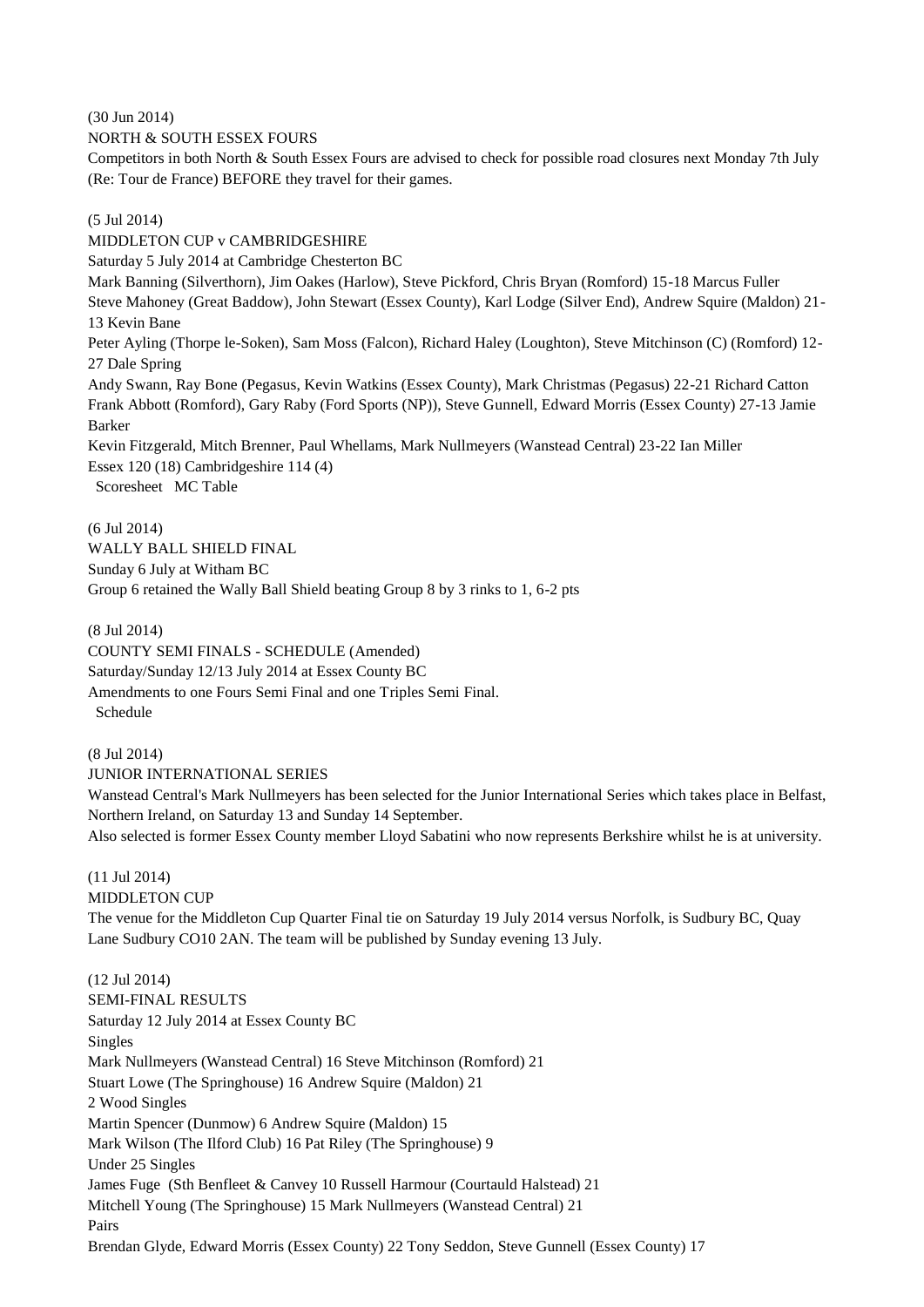Ryan Mann, Karl Lodge (Silver End) 10 Bill Nelson, Charlie Butcher (Sub for Glyn Walls) (Ford Sports NP) 23 Doug Brown, Malcolm Smith, Derek Wheeler (Arclight) 16

John Stewart, Kevin Watkins, Aaron Lyons (Essex County) 18

Dave Baxter, Mark Nullmeyers, Andrew Coultrup (Wanstead Central) 15

Chris Coombs, Scot Reading, Nigel Smith (Romford) 20

Fours

Trevor Cole, Joe Crane, Phil Cooper (Sub for Laurie Freeman), Peter Halliday (Clacton on Sea) 6 Brendan Glyde, John Stewart, Kevin Watkins, Edward Morris (Essex County) 24 Terry Lichkin, Russell Hughes, Paul Woodford, Mitch Brenner (Wanstead Central) 19 Bob Christmas, Andy Swann, Ray Bone, Mark Christmas (Pegasus) 17 EBUA Officials. Pat Bickford, Eddie Hall, Tony Hatch, Bill Luck, Vince O'Connor, Bob Penny, Roy Smith

## (12 Jul 2014)

MIDDLETON CUP TEAM v NORFOLK

Saturday 19 July 2014 at Sudbury BC, Quay Lane Sudbury CO10 2AN. Start 2pm.

There are changes to the previous match with the return of the then unavailable John Tully and Gary Hurley who resume their original positions. Changes to the Mark Nullmeyers rink sees Mitch Brenner move to Three for the unavailable Paul Whellams with Jim Oakes replacing Brenner as Two. Chris Bryan moves back to Two in the Tully rink for the moved Oakes.

Peter Ayling (Thorpe le-Soken), Sam Moss (Falcon), Gary Hurley (Harlow), Steve Mitchinson (C) (Romford) Frank Abbott (Romford), Gary Raby (Ford Sports (NP)), Steve Gunnell, Edward Morris (Essex County)

Andy Swann, Ray Bone (Pegasus), Kevin Watkins (Essex County), Mark Christmas (Pegasus)

Steve Mahoney (Great Baddow), John Stewart (Essex County), Karl Lodge (Silver End), Andrew Squire (Maldon) Kevin Fitzgerald (Wanstead Central), Jim Oakes (Harlow), Mitch Brenner, Mark Nullmeyers (Wanstead Central) Mark Banning (Silverthorn), Chris Bryan (Romford), Steve Pickford, John Tully (Romford)

Remaining Squad Members (in alphabetical order). Chris Coombes (Romford), Andy Coultrup (Wanstead Central), Richard Haley (Loughton), Russell Harmour (Courtauld Halstead), Simeon Madgewick (Ilford), Ryan Mann (Silver End), Mark Wilson (Ilford).

Unavailable. Paul Whellams (Wanstead Central)

## (13 Jul 2014)

ASHFORD CUP FINAL Sunday 13 July 2014 at Wanstead BC Group 4, 127 (8) Group 2, 109 (4) Results

(14 Jul 2014) CHAMPIONSHIP FINALS SCHEDULE (Amended 20 July) Saturday 26 July 2014 at Essex County BC 10am 2 Wood Singles Andrew Squire (Maldon) v Mark Wilson (The Ilford Club) Fours Brendan Glyde, John Stewart, Kevin Watkins, Edward Morris (Essex County) v Terry Lichkin, Russell Hughes, Paul Woodford, Mitch Brenner (Wanstead Central) 12 Noon Under 25 Singles Russell Harmour (Courtauld Halstead) v Mark Nullmeyers (Wanstead Central) 2pm Singles Steve Mitchinson (Romford) v Andrew Squire (Maldon) Pairs Brendan Glyde, Edward Morris (Essex County) v Bill Nelson, Glyn Walls (Ford Sports (Newbury Park)) Triples John Stewart, Kevin Watkins, Aaron Lyons (Essex County) v Chris Coombes, Scot Reading, Nigel Smith (Romford)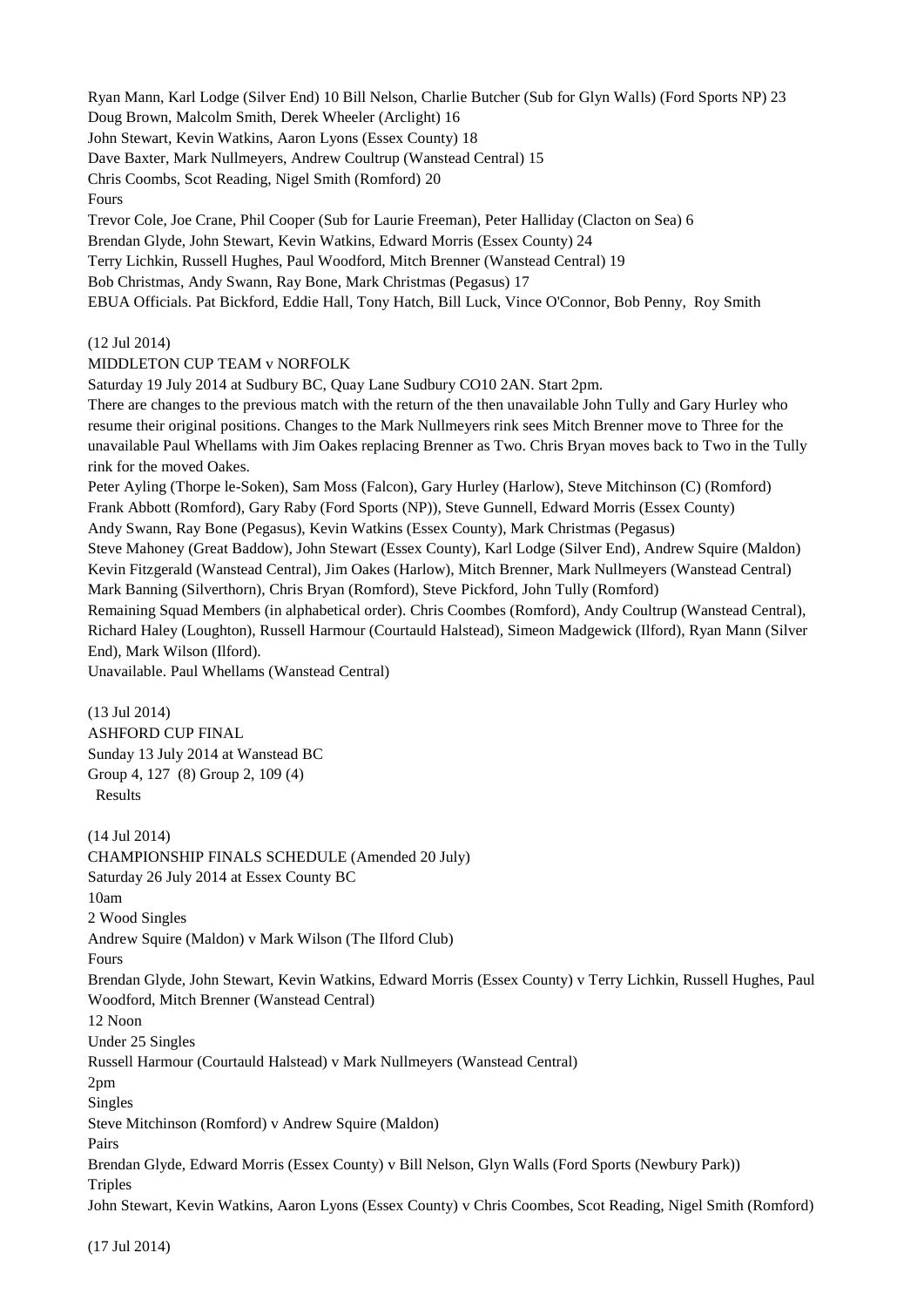TEAM SELECTIONS ISSUE 4 Team Selections Games 25-33

(19 Jul 2014) MIDDLETON CUP v NORFOLK Saturday 19 July 2014 at Sudbury BC. Frank Abbott (Romford), Gary Raby (Ford Sports (NP)), Steve Gunnell, Edward Morris (Essex County) 23-19 Wayne Willgress Kevin Fitzgerald (Wanstead Central), Jim Oakes (Harlow), Mitch Brenner, Mark Nullmeyers (Wanstead Central) 11-20 Andy Siely Andy Swann, Ray Bone (Pegasus), Kevin Watkins (Essex County), Mark Christmas (Pegasus) 17-20 Peter Boldero Steve Mahoney (Great Baddow), John Stewart (Essex County), Karl Lodge (Silver End), Andrew Squire (Maldon) 18- 19 George Tubby Peter Ayling (Thorpe le-Soken), Sam Moss (Falcon), Gary Hurley (Harlow), Steve Mitchinson (C) (Romford) 13-27 Phillip Barr Mark Banning (Silverthorn), Chris Bryan (Romford), Steve Pickford, John Tully (Romford) 14-23 Darren Rowsell Essex 96 Norfolk 128 Scoresheet (20 Jul 2014) INTER GROUP SEMI-FINALS Sunday 20 July 2014 at Loughton BC. Group 8, 116 Group 5, 113

Oakes 19 Brenner 22. Mould 24 Walls 12. Tebbutt 22 Wilson 14. Hardy 10 Coultrup 23. Hurley 19 Madgewick 18. Hayley 22 Nullmeyers 24. At Aveley BC. Group 4, 130 Group 9, 115 Reading 21 Christmas 22. Blowes 16 Cumerford 23. Bolton 22 Fryer 17. Pickford 28 Scott 11. Bryan 24 Barham 21. Chaplin 19 Bone 21.

Final on Sunday 27 July at Chelmsford BC. 10am.

(24 Jul 2014)

NATIONAL CHAMPIONSHIP PARKING Attached is map of parking sites for National Championships. Parking sites

(26 Jul 2014) CHAMPIONSHIP FINALS RESULTS Saturday 26 July 2014 at Essex County BC Singles Steve Mitchinson (Romford) 18 Andrew Squire (Maldon) 21 2 Wood Singles Andrew Squire (Maldon) 17 Mark Wilson (The Ilford Club) 3 Under 25 Singles Russell Harmour (Courtauld Halstead) 21 Mark Nullmeyers (Wanstead Central) 19 Pairs Brendan Glyde, Edward Morris (Essex County) 15 Bill Nelson, Glyn Walls (Ford Sports Newbury Park)) 16 **Triples** John Stewart, Kevin Watkins, Aaron Lyons (Essex County) 16 Alan Boltwood (Sub), Chris Coombes, Scot Reading, (Nigel Smith) (Romford) 17 aee Fours Brendan Glyde, John Stewart, Kevin Watkins, Edward Morris (Essex County) 20 Terry Lichkin, Russell Hughes, Paul Woodford, Mitch Brenner (Wanstead Central) 5 EBUA Officials. Steve Black, Paul Costin, Tony Hatch, Roy Smith

(27 Jul 2014) INTER GROUP FINAL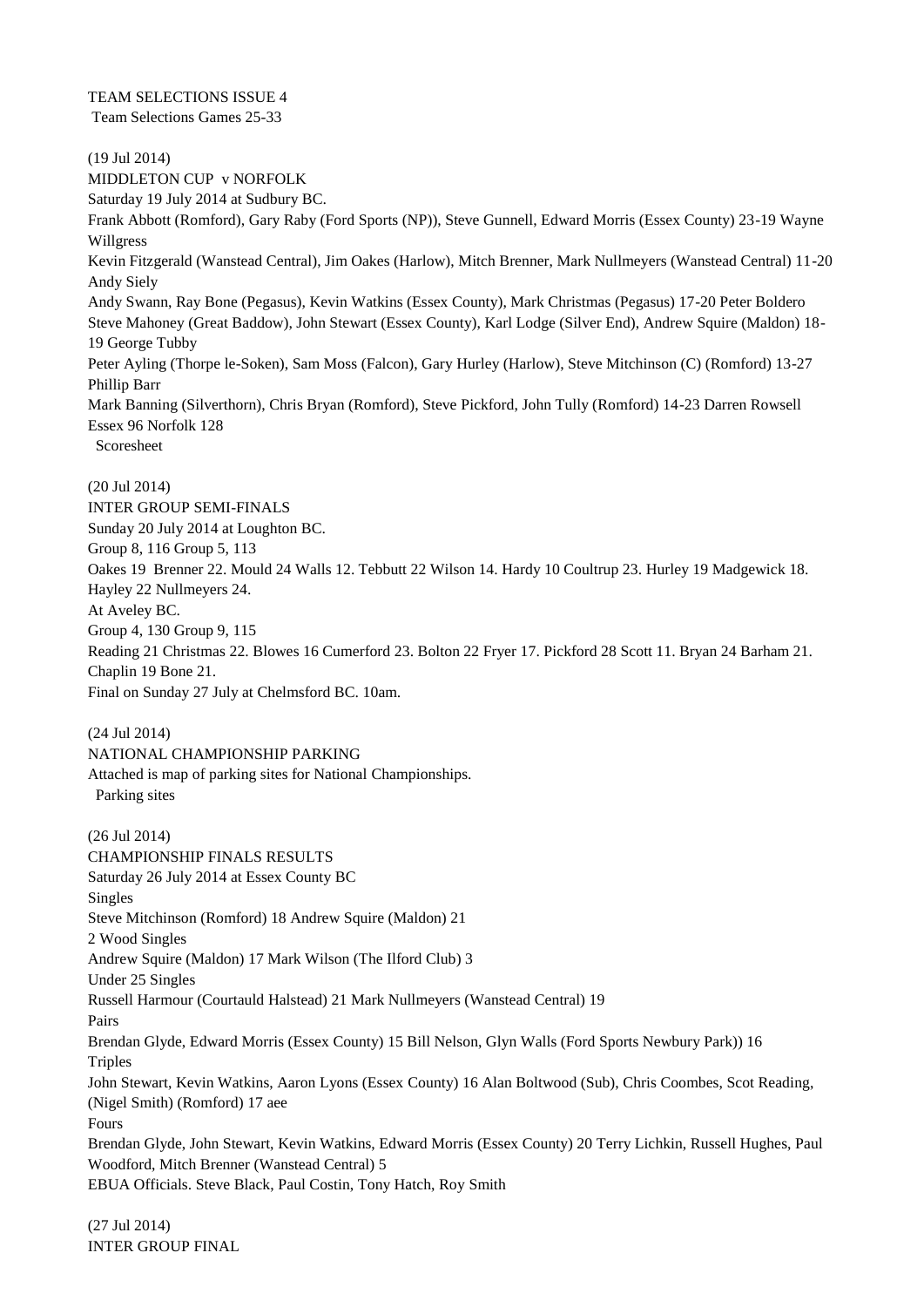Sunday 27 July 2014 at Chelmsford BC Group 4 scores first J. Fleming, A. Linfield, G. Killington S. Reading 14 N. Harvey, A. Loomes, K. Auston, T. Mould 20 S. MacKenzie, A. Smith, R. Bolton, L. Chaplin 28 M. Banning, L. Mercer,D. McFarquhar, C. Skinner 14 S. Corby, C. Fleming, B. Paynes, J. Tully 21 C. Wright, B. Holbrook, G. Hurley, R. Haley 11 T. Sayer, C. D'Arcy, D. Blowes, S. Mitchinson 31 B. Look, T. Ewart, P. Smyth, D. Hardy 16 C. Coombes, A. Boltwood, J. James, S. Pickford 23 D. Stubbing, T. Bird, G. Howell, J. Oakes 16 M. Hodges, M. Rigby, B. Metherell, C. Bryan 18 M. Heath, G. Collis, E. Smith, J. Tebbutt 23 Group 4. 135 Group 8. 100

(27 Jul 2014)

EASTERN COUNTIES FINALS Saturday 13 September 2014 at Dereham St Nicholas BC. Essex's Pat Finney and John Tully will contest the final of the Bedford Cup against Norfolk's Peter Bird and John **Ottaway** 

## (28 Jul 2014)

## NATIONAL COMPETITIONS LEAMINGTON QUALIFIERS

Men and Mixed events

Dunmow's Martin Spencer and Keith Ingram have qualified for the National Finals of the Mens Seniors Pairs after winning the Essex Area final against Harlow's Eddie Smith and Fred Sykes 25-13. The event commences on Friday 15 August.

Shirley Beavis (Falcon) and Martin King (Great Baddow) have qualified for the National Finals of the Mixed Pairs after winning the Essex Area final against Wanstead Central's Maureen Norgate and Paul Whellams 19-6. The event commences on Saturday 23 August.

## (29 Jul 2014)

NORTH & SOUTH ESSEX FOURS FINALS (Amended 31 July)

UNBADGED SINGLES, SECRETARIES CUP, BENEVOLENT CUP SEMI-FINALS

Sunday 3 August 2014 at Saffron Walden BC. As Wanstead Central are involved in the Essex Final of the National Top Club competition the South Essex Fours final will now be played on Saturday 2 August at Romford BC at 12 noon with the North Essex final brought forward to 10am on Sunday 3 August. Programme

#### (30 Jul 2014)

#### SUTTON WINSON UNDER 18 TROPHY

Someone has unfortunately had to drop out of the Sutton Winson Trophy, to be played at Leamington. Bowls England have space in this competition on the weekend of Saturday and Sunday 9 and 10 August. Any interested Under 18, male or female, should call the Bowls England Office, for additional information, on 01926 334609 or email matt@bowlsengland.com at their earliest opportunity.

#### (31 Jul 2014)

#### BRONZE MEDAL FOR DAVID FISHER

David Fisher (Colchester West End) with Bob Love and Paul Brown, won Bronze for England at the Commonwealth Games when they beat Scotland 16-12 on the extra end in the Bowls Para-Sport Open Triples B6/B7/B8

(1 Aug 2014) COMPETITION & AFFILIATION FEES 2015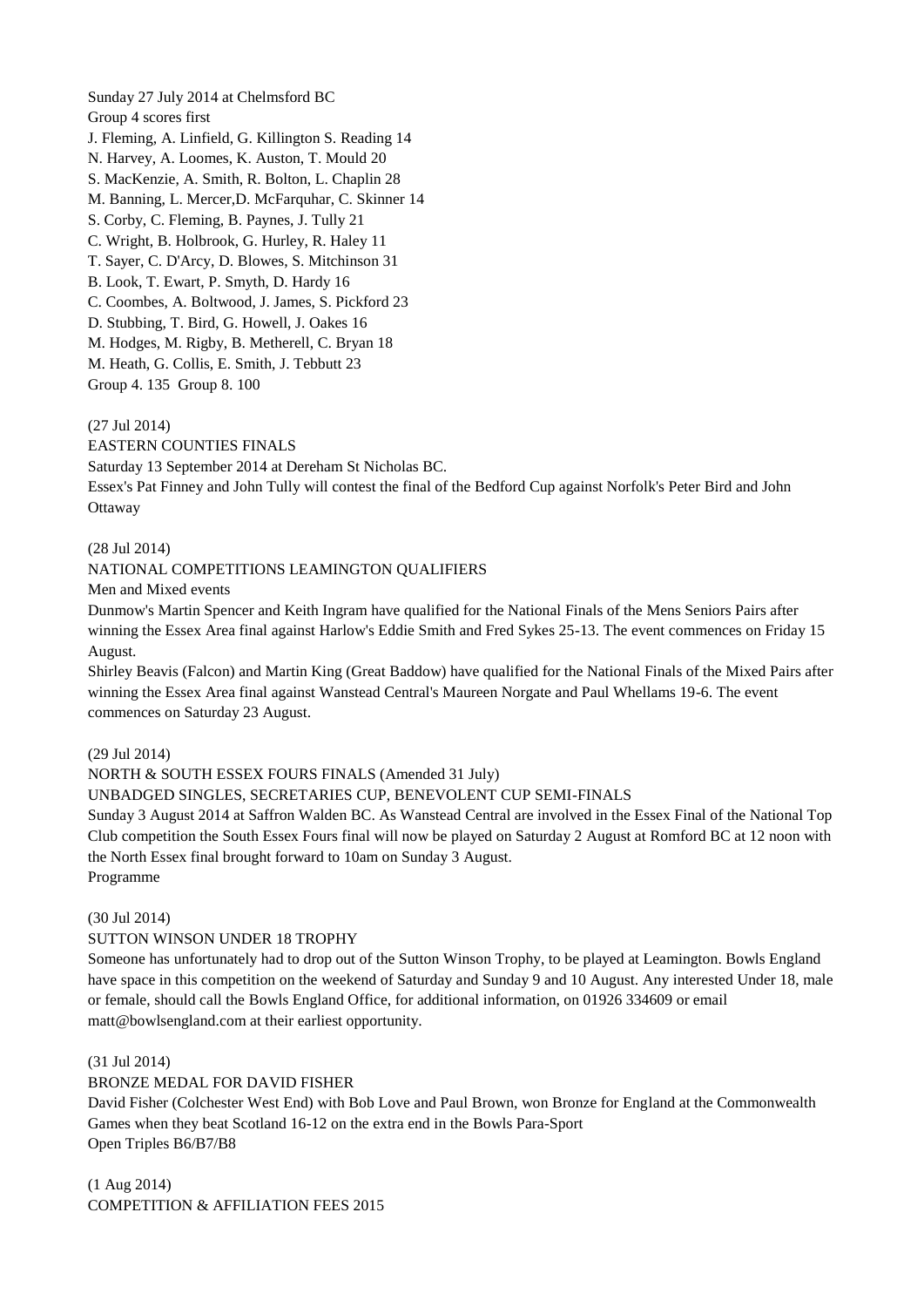The County Secretary is about to send out the Forms for the 2015 Competitions and Affiliation Fees to all Club Secretaries. It would greatly reduce the cost if any Secretary who has an E-mail address could send him an E-mail to bowls@awightman.co.uk so that he can pick up the address, to allow him to forward the forms electronically.

## (2 Aug 2014)

#### LONDON & SOUTHERN COUNTIES GOLD BADGE

Prittlewell BC Champion Alex Swan won the area final of the London & Southern Counties Gold Badge, the semi final will be played at Poplar BC against the Champion of West Wickham BC. Along the way there were notable victories against the champions of Bournemouth Park, Essex County, Sth Benfleet, Chelmsford BC's and the Holtswhite BC Enfield champion in the area final.

(3 Aug 2014)

NORTH & SOUTH ESSEX FOURS FINALS

UNBADGED SINGLES, SECRETARIES CUP, BENEVOLENT CUP SEMI-FINALS Results

(5 Aug 2014)

EASTERN COUNTIES LEAGUE TEAM v HUNTINGDONSHIRE Saturday 9 August 2014 at Brampton Institute BC, High Street, Brampton, PE284TG, commence 10:30am. Seniors Peter Hart (Bocking Alliance), Chris Long (Braintree), Karl Lodge (Silver End), Phil Wood Bocking Alliance) Neil Sargeant (Grays Town), Alex Browning (Drums), Peter Whyte, David Comerford (Pegasus) Mark Banning (Silverthorn), Ed Smith (Harlow), Paul Smyth (Larsen), Steve Mitchinson (Romford) Under 30's Jack Butcher (Ford Sports (NP)), Sam Moss (Falcon), Andrew Griggs (Romford), Martyn Ball (Tye Green) Chris Watson, Ben Tullett (Essex County), Ryan Mann (Silver End), Tom Graham (Clacton) Executive Brian Hobbs (H/Book Editor), Gordon Barrett (Imm Past President), Tom Matthews (Snr Dep Pres), Keith Riley (Past President) (10 Aug 2014) EASTERN COUNTIES LEAGUE v HUNTINGDONSHIRE Saturday 9 August 2014 at Brampton Institute BC. Seniors Peter Hart (Bocking Alliance), Chris Long (Braintree), Karl Lodge (Silver End), Phil Wood Bocking Alliance) 27-25 S Law Neil Sargeant (Grays Town), Alex Browning (Drums), Peter Whyte, David Comerford (Pegasus) 12-23 T Collins Mark Banning (Silverthorn), Ed Smith (Harlow), Paul Smyth (Larsen), Steve Mitchinson (Romford) 14-23 R Coleman Under 30's Sam Moss (Falcon), Daniel Rodger (Colchester West End), Andrew Griggs (Romford), Martyn Ball (Tye Green) 13-30 L Baker Alix Rouse (Saffron Walden), Chris Watson (Essex County), Josh Hefferman Braintree), Ryan Mann (Silver End) 20- 29 A Walton Executive Brian Hobbs (H/Book Editor), Gordon Barrett (Imm Past President), Tom Matthews (Snr Dep Pres), Trevor Hackett (President) 27-11 G Barlow Essex 113 (4) Huntingdonshire 141 (18) ECL Snr. Flashes awarded to Gordon Barrett and Sam Moss. U30 Flashes awarded to Sam Moss and Chris Watson. Scoresheet (10 Aug 2014)

## SUTTON WINSON UNDER 18 TROPHY

Congratulations to James Fuge (Sth Benfleet & Canvey) who though losing in the 1st Round of the main Trophy event, beat Tom Holmes (Herefordshire) 3-0 (Sets), to win the inaugural Sutton Winson Trophy Plate for Under 18's at Leamington Spa.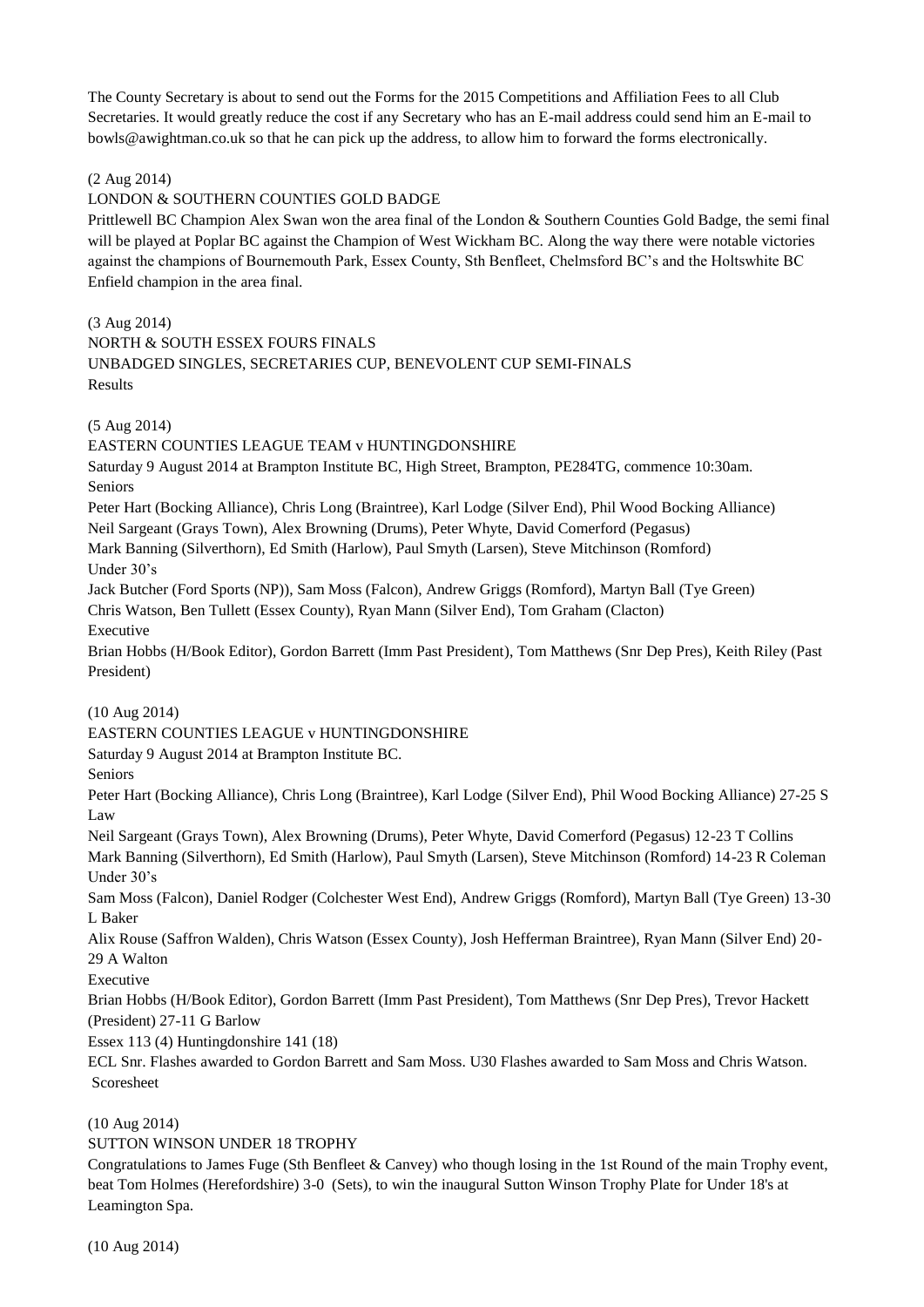## SHIELD FINAL

The Shield Final scheduled for Sunday 10 August at Romford was abandoned after 5 ends due to heavy rain. The Ilford Club and Essex County have agreed to play the postponed final at Romford on Sunday 24 August at 10am.

(12 Aug 2014)

EASTERN COUNTIES COMPETITIONS

Singles. Maldon's Andrew Squire beat Norfolk's Wayne Willgress 21-16 to progress to the Semi-Final against the Cambridgeshire or Hertfordshire winner.

The Semi-Finals and Finals take place at Dereham St Nicholas BC on Saturday 13 September

(24 Aug 2014)

SHIELD FINAL

Sunday 24 August 2014 at Romford BC.

Report by Competition Secretary John Tully.

The Shield final has been completed following a wash out on the original day. Essex County BC started out 4 up and built a good lead of almost 20 shots, then came an Ilford surge slowly cutting the deficit and moving into a slender lead. As the various rinks finished the Ilford lead was growing until only one rink remained and Ilford were 6 up with 2 ends to play. ECBC picked up a 2 on the 20th end cutting the lead to 4 with the skips left to bowl ECBC held 3 and a chance of a big count, only to see the Ilford Skip draw shot and force a drive with the last bowl from ECBC which narrowly missed the target, leaving Ilford winners by 5

Details ECBC names first:

A. Seddon, J. Andrews, J. Bunce, S. Gunnell 14

S. MacKay, M. Richardson, T. Hughes, B. Beney 19

B. Glyde, H. Ambrose, L. Sabatini, E. Morris 20

M. Pace, J. Cook, M. Frost, C. Grainger 17

R. Shillitto, S. Kittle, I. Middlemast, D. Dar 25

L. Parnell, B. Piper, D. Betts, M. Wilson 16

L. Watkins, J. Welton, R. Layzell, J. Stewart 12

I. McConnachie, A. Pease, I. Scammell, S. Madgewick 24

Essex County 71 Ilford 76

(28 Jul 2014)

NATIONAL COMPETITIONS LEAMINGTON QUALIFIERS

Men and Mixed events

Essex County BC beat Barton-le-Clay (Bedfordshire) 51-43 to reach the National Finals of the National Club Two Fours. L Nunn 18 v E Morris 32. R Lee 25 v M Morhall 19. The event commences on Thursday 14 August.

Mitch Brenner, Maureen Norgate (Wanstead Central), Jean Stephens. (Newmarket BC) and Paul

Whellams (Wanstead Central) have qualified for the National Finals of the Mixed Fours after beating

Nigel Holt & Co. (Mersea Island) in the Essex Area final 19-5. The event commences on Friday 29 August.

Dunmow's Martin Spencer and Keith Ingram have qualified for the National Finals of the Mens Seniors Pairs after winning the Essex Area final against Harlow's Eddie Smith and Fred Sykes 25-13. The event commences on Friday 15 August.

Shirley Beavis (Falcon) and Martin King (Great Baddow) have qualified for the National Finals of the Mixed Pairs after winning the Essex Area final against Wanstead Central's Maureen Norgate and Paul Whellams 19-6. The event commences on Saturday 23 August.

(30 Aug 2014)

EASTERN COUNTIES COMPETITIONS

Pairs. Bill Nelson and Charlie Butcher (sub), Ford Sports NP, beat Hertfordshire's Andrew Briden and Danny Macro 24-13 and now play Cambridgeshire or Huntingdonshire in Semi-Final.

Singles. Maldon's Andrew Squire beat Norfolk's Wayne Willgress 21-16 to progress to the Semi-

Final against the Cambridgeshire or Hertfordshire winner.

Pat Finney and John Tully will contest the final of the Bedford Cup against Norfolk's Peter Bird and John Ottaway. The Semi-Finals and Finals take place at Dereham St Nicholas BC on Saturday 13 September

(2 Sep 2014) INTERNATIONAL TRIAL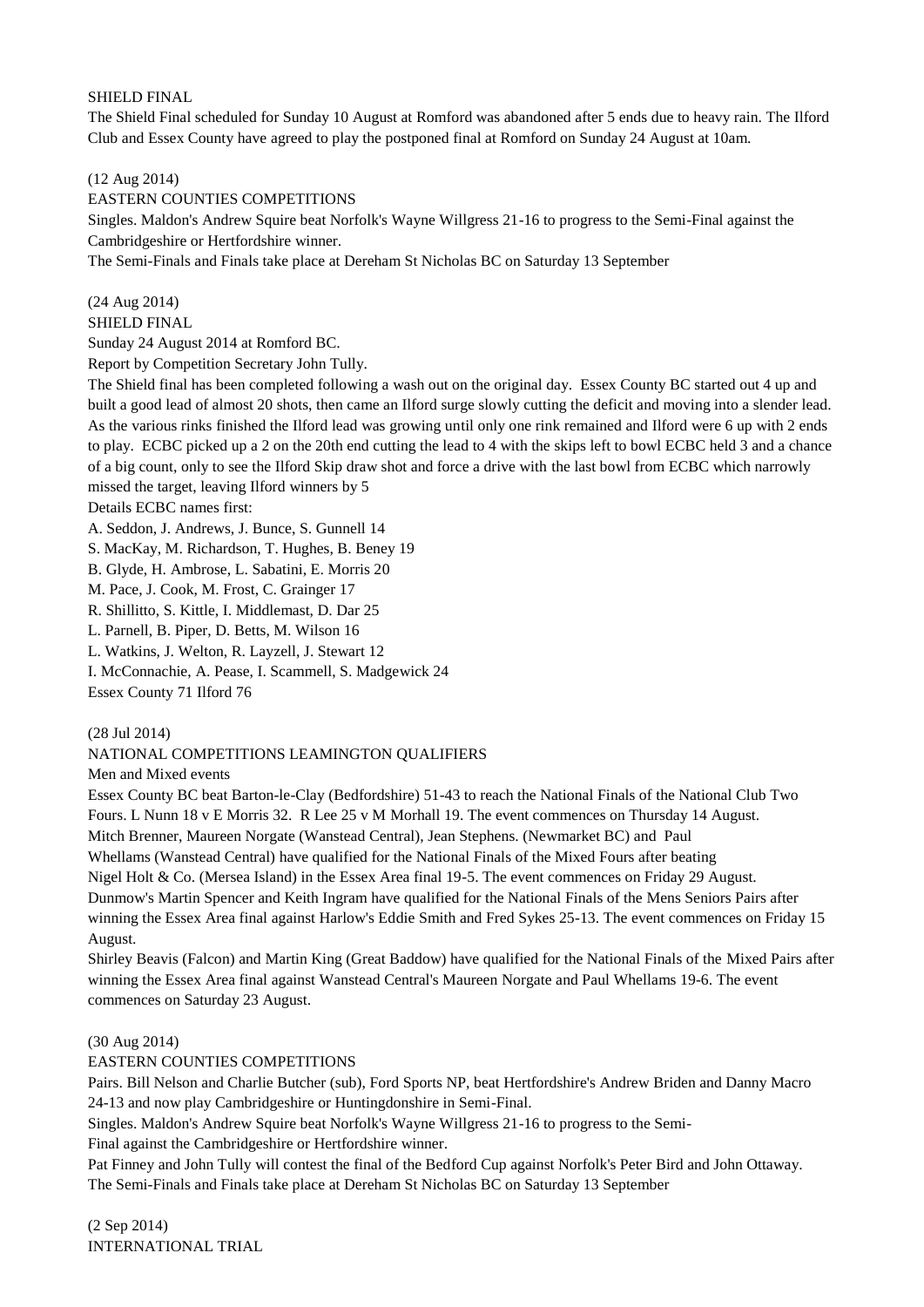Essex County's Edward Morris has been selected to attend the Men's Senior International Trial at Victoria Park, Royal Leamington Spa on Saturday 20 September 2014. Also selected is Lloyd Sabatini who plays out of Berkshire whilst at university. Romford's Steve Mitchinson has been pre-selected for the 2015 series.

(4 Sep 2014)

UNDER 25 FRIENDLIES v KENT & SURREY The Under 25 Friendly fixtures against Kent on Sunday 7 September and Surrey on 14 September have been cancelled.

(6 Sep 2014) SUPPLIMENTARY FINALS DOUBLE FOURS, HOOD CUP, UNBADGED SINGLES, BENEVOLENT CUP SINGLES, SECRETARIES' SINGLES Saturday 6 September 2014 at Braintree BC. Double Fours Pegasus 32 Essex County 46 Dennis Smith, Bob Christmas, Peter Whyte, Ray Bone 15 Lloyd Sabatini, Simon Kittle, Steve Gunnell, Edward Morris 25 Gary Hayward, Colin Dawes, Graham Scott, David Commerford 17 John Stewart, Ian Middlemast, David Dar, Kevin Watkins 21 Hood Cup Eric Smith, Alan Mathieson, Martyn Gardner, Phil Kyffin (Chelmsford) 16 Colin Jones, Paul Woodford, Mitch Brenner, Mark Nullmeyers (Wanstead Central) 26 Unbadged Singles Jason Burgess (Wivenhoe) 21 Patrick O'Gara (Loughton) 15 Benevolent Cup Alan Davey (Haynes Park) 21 Ryan Mann (Silver End) 18 Secretaries' Cup John Martin (Silver End) 11 Edward Morris (Essex County) 21

(13 Sep 2014) EASTERN COUNTIES CHAMPIONSHIPS Saturday 13 September 2014 at Dereham St Nicholas BC. Singles. Andrew Squire (Maldon) 21 John Rednall (Suffolk) 13 Pairs. Bill Nelson, Charlie Butcher (Ford Sports NP) 22 John Tuffs, Wayne Willgress (Norfolk) 14 Officers Bedford Cup. Pat Finney, John Tully 20 Peter Bird, Brian Taylor (Norfolk) 19 aee

(17 Sep 2014)

ESSEX COUNTY BOWLING ASSOCIATION 1908-1983 On the occasion of the 75th Anniversary in 1983, the County published a programme of events and included a history of the 75 years. 75th History

(19 Sep 2014)

#### COMMON START TIME FOR COUNTY CHAMPIONSHIPS

Bowls England is to introduce a new ruling to regulate the start time in all county rounds leading to the National Championship finals.

The Board of Bowls England, at its meeting on 17 September, unanimously agreed that from 2016 all County Championship rounds must be played either on weekdays in the evenings, with a start time no earlier than 6pm, or at weekends.

Bowls England Regulation 50.1.3 'All County Championships leading to National Championships shall be played either on weekdays in the evenings with a start time no earlier than 6pm or at weekends. For weekday games an earlier start time may be arranged by mutual agreement between competitors, but in the absence of mutual agreement the start time of 6pm will be adhered to.'

(22 Sep 2014) NORMAN HARRIS RIP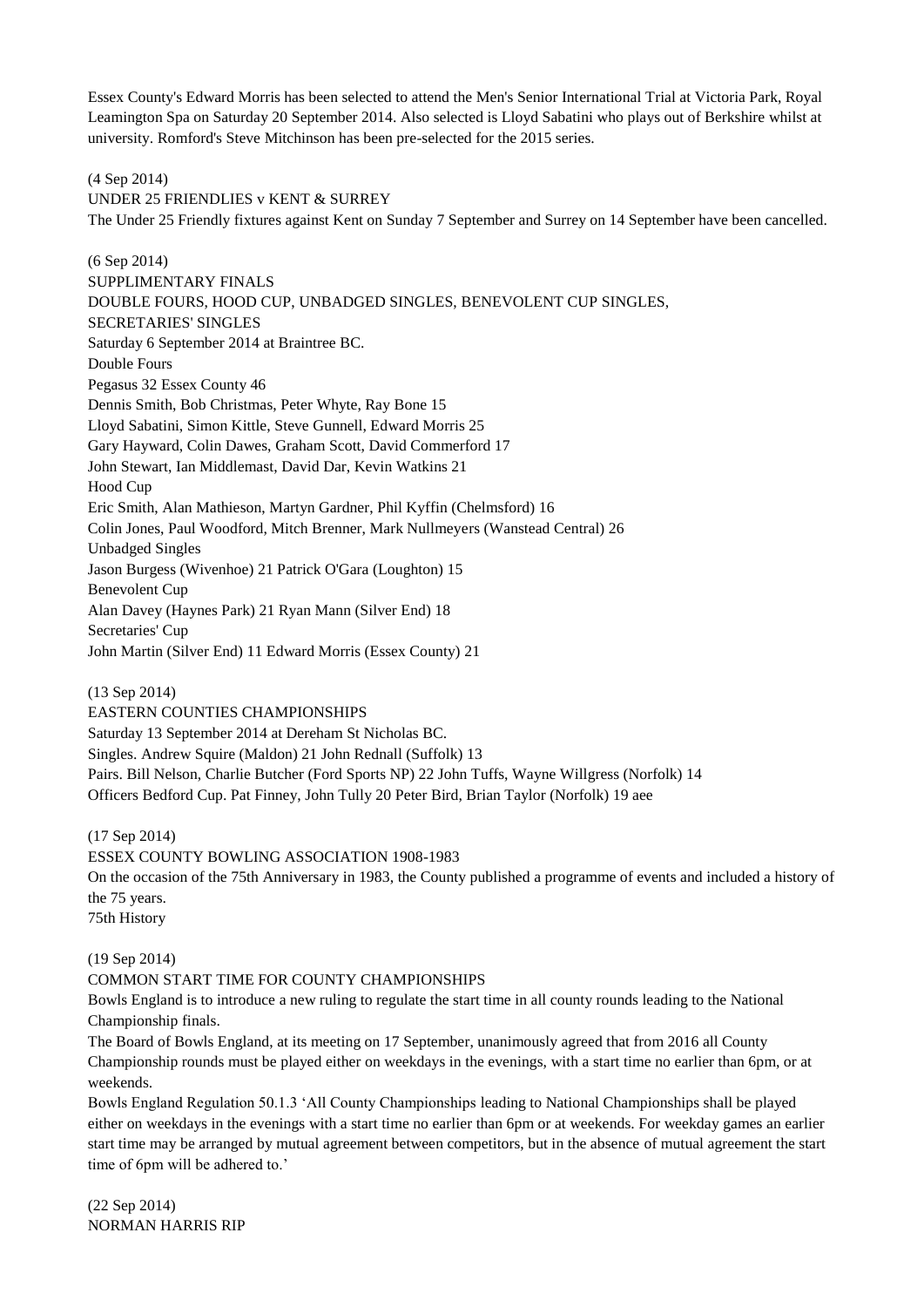Notification received on 22 September of the death of Past President (2001) Norman Harris. Norman (90), was admitted to hospital on 19 August and sadly passed away on 31 August 2014. The funeral took place on Wednesday 24 September. Donations, if desired, may be made to Action for Family Carers, c/o Funeral Directors, FE Farrer, 33 High Streety, Billericay CM12 9BA

#### (26 Oct 2014)

#### ANNUAL GENERAL MEETING ESSEX BOWLING ASSOCIATION

The 3rd Annual General Meeting of the Essex Bowling Association will take place at the Millennium Hall Great Baddow C.A. Club, Recreation Ground, Baddow Road, Gt. Baddow Chelmsford CM2 9RL on Saturday 29 November, at 10.30am.

Notice & Agenda Accounts Minutes & Accounts 2nd AGM

#### (30 Oct 2014)

#### WHITE HALL BC - RUNNERS UP, CLUB OF THE YEAR

White Hall BC have been named as the runners up of the Bowls England Club of the Year

As runners-up, White Hall BC will receive:

£150 cash, Two sets of Drakes Pride Bowls, The D'Arcy Drayton Cup (to be kept for one year), Two Free Tickets to the Bowls England Annual Dinner & Prize Presentation, Bowls England Pennant, Framed Certificate, A match against a visiting Friends of English Bowling Team.

#### (31 Oct 2014)

#### LAWS OF THE SPORT OF BOWLS

Bowls England has received its delivery of the new Laws of the Sport of Bowls - Crystal Mark (Third Edition). These can be purchased from the Bowls England website at just  $\pounds 2$  each (Postage & Packaging extra).

#### (2 Nov 2014)

#### COUNTY LUNCHEON

The County Luncheon and Prize Presentations took place at the Stock Brook Manor County Club on Sunday 2 November 2014. The event was attended by 120+ members and guests. Senior Deputy Tom Matthews proposed the toast to Bowls England which was responded to by Bowls England Chairman David Mitchell-Gears. Suffolk Secretary, Percy Rowe, toasted the Essex CBA with the reply from President Trevor Hackett. Essex County's Alan Gane was presented with the Bill Wallis award and Honorary Life Membership certificates were presented to Colin Ellis, former Group 9 Secretary and Brian Stubbings, former Group 3 Chairman. Pictures

#### (5 Nov 2014)

#### LAWS OF THE SPORT OF BOWLS

The Laws of the Sport of Bowls - Crystal Mark (Third Edition) is now in stock and can be purchased from the Bowls England website for just £2 each (plus P&P) at: https://www.bowlsengland.com/shop/books/default/laws-of-the-sport. For bulk orders, please call the Bowls England Office on 01926 334609.

A summary of changes to the Laws, which has been produced in consultation with the English Bowls Umpires Association, is attached for your information/interest.

Summary of changes

#### (6 Nov 2014)

#### BOWLS ENGLAND MEN'S ANNUAL DINNER

Then Bowls England Men's Annual Dinner and Presentation of Prizes will be held at the Hilton Hotel, Coventry, Paradise Way, Walsgrave Triangle, Coventry, CV2 2ST - www.hilton.com/Coventry on Saturday 21st February 2015. A Bowls England bed and breakfast rate has been set for this event at £65 for a single room and £75 for a double/twin, please quote ABOWB when booking. The phone number for bookings is 02476 603 000. Please note: this offer has a limited availability, so it is best to book early.

Other hotels in the vicinity are:

Premier Inn, Coventry East M6 (Gielgud Way, Coventry, CV2 2SZ - 0871 527 8266)

The Holiday Inn, Coventry M6 (Hinckley Rd, Coventry, CV2 2HP - 0871 942 9021)

Premiere Classe, Coventry (4 Wigston Rd, Coventry, CV2 2SD - 02476 622 311)

County Administrator Tony Ellis, has indicated that he is prepared to deal with bookings and applicants should contact Tony for further details.